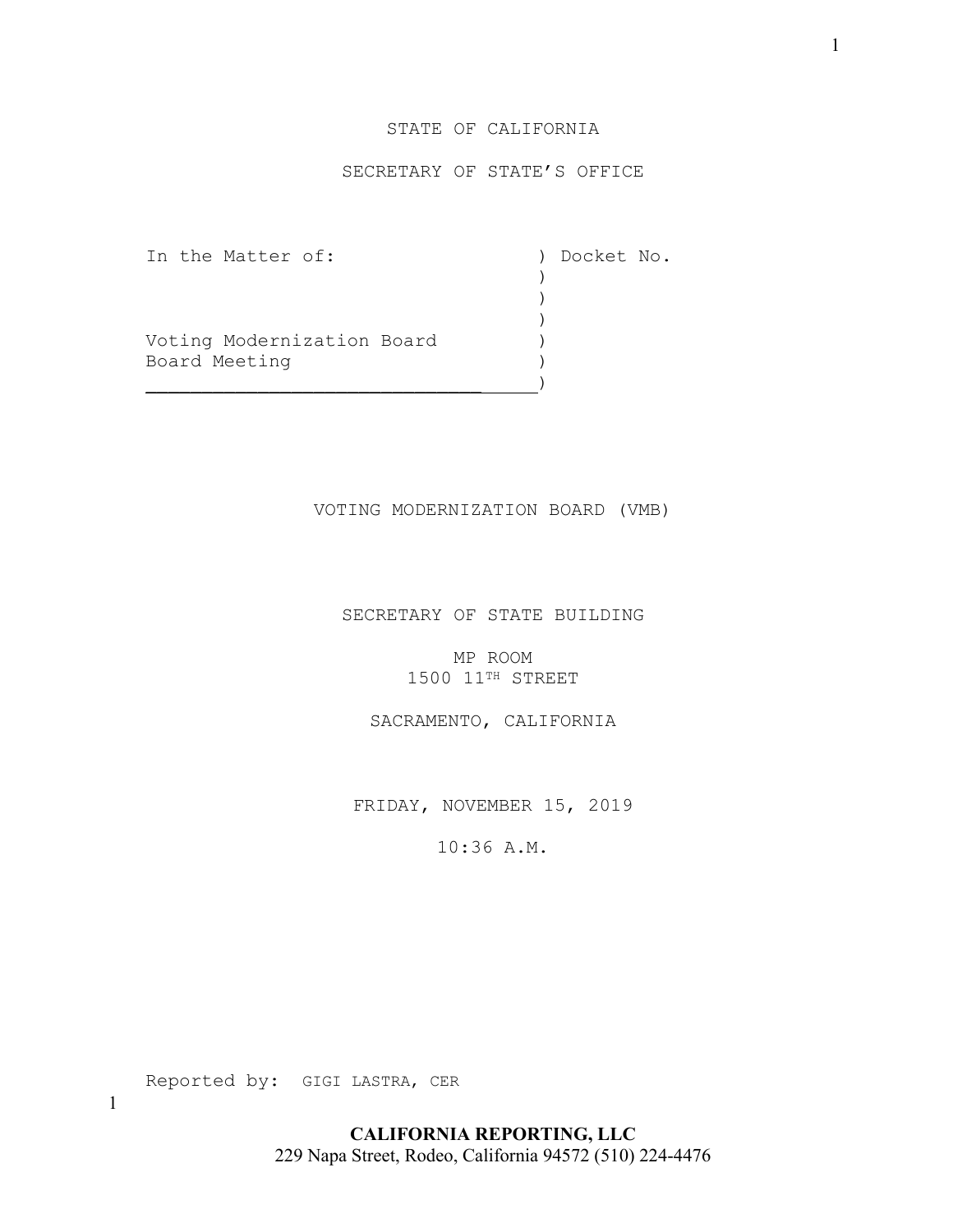#### VMB BOARD MEMBERS:

Stephen Kaufman, Chair June Awano Lagmay Gabriel Sandoval Jill LaVine

### VMB STAFF PRESENT:

Stacey Jarrett Jana Lean Robbie Anderson Jordan Kaku

### PRESENTERS:

Robbie Anderson Jordan Kaku Joanna Southard Kelly Sanders Rodney Rodriguez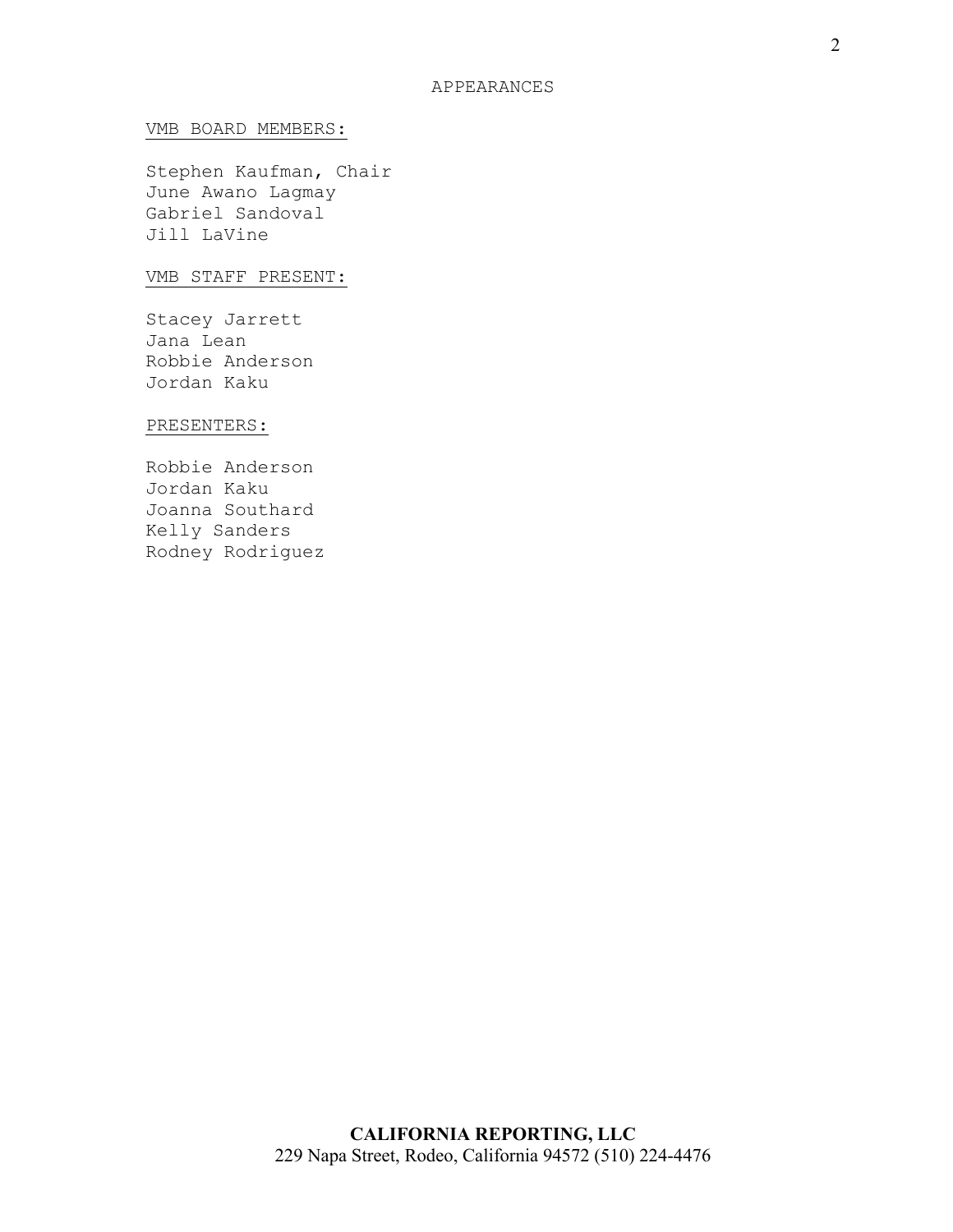INDEX

|                                 |                                                                                                                                                          | Page |
|---------------------------------|----------------------------------------------------------------------------------------------------------------------------------------------------------|------|
|                                 | I. Call to Order                                                                                                                                         | 4    |
|                                 | II. Roll Call and Declaration of Quorum                                                                                                                  | 4    |
|                                 | III. Welcome New Member Jill LaVine                                                                                                                      | 4    |
| IV.                             | Adoption of September 25, 2019 Meeting Actions<br>and Meeting Minutes with Nonsubstantive Edits                                                          | 5    |
| V.                              | Update on SOS Notice of Withdrawal of<br>Certification and Conditional Approval of<br>Voting Systems<br>(Jordan Kaku)                                    | 6    |
| VI.                             | Update on Status of Los Angeles County's Voting<br>Solutions for All People (VSAP) Implementation<br>(Joanna Southard)                                   | 10   |
| VI.                             | Update on the Status of Counties with Remaining<br>VMB Funds                                                                                             | 15   |
|                                 | VII. Received and Adopted a Staff Report on the<br>Clarification of Elections Code<br>Section 19254 (c) (3)                                              | 18   |
|                                 | VIII. Received and Adopted a Staff Report on the<br>Clarification of Replacement vs. Expansion<br>Costs, as Provided in the Statute<br>(Robbie Anderson) | 19   |
|                                 | IX. Approved Humboldt County's Application for<br>Funding Consideration and Phase 3 Project<br>Documentation Plan in the amount of \$133,922.00          | 31   |
| Х.                              | Other Business                                                                                                                                           | 38   |
|                                 | XI. Adjournment                                                                                                                                          | 41   |
| Reporter's Certificate          |                                                                                                                                                          | 42   |
| Transcriber's Certificate<br>43 |                                                                                                                                                          |      |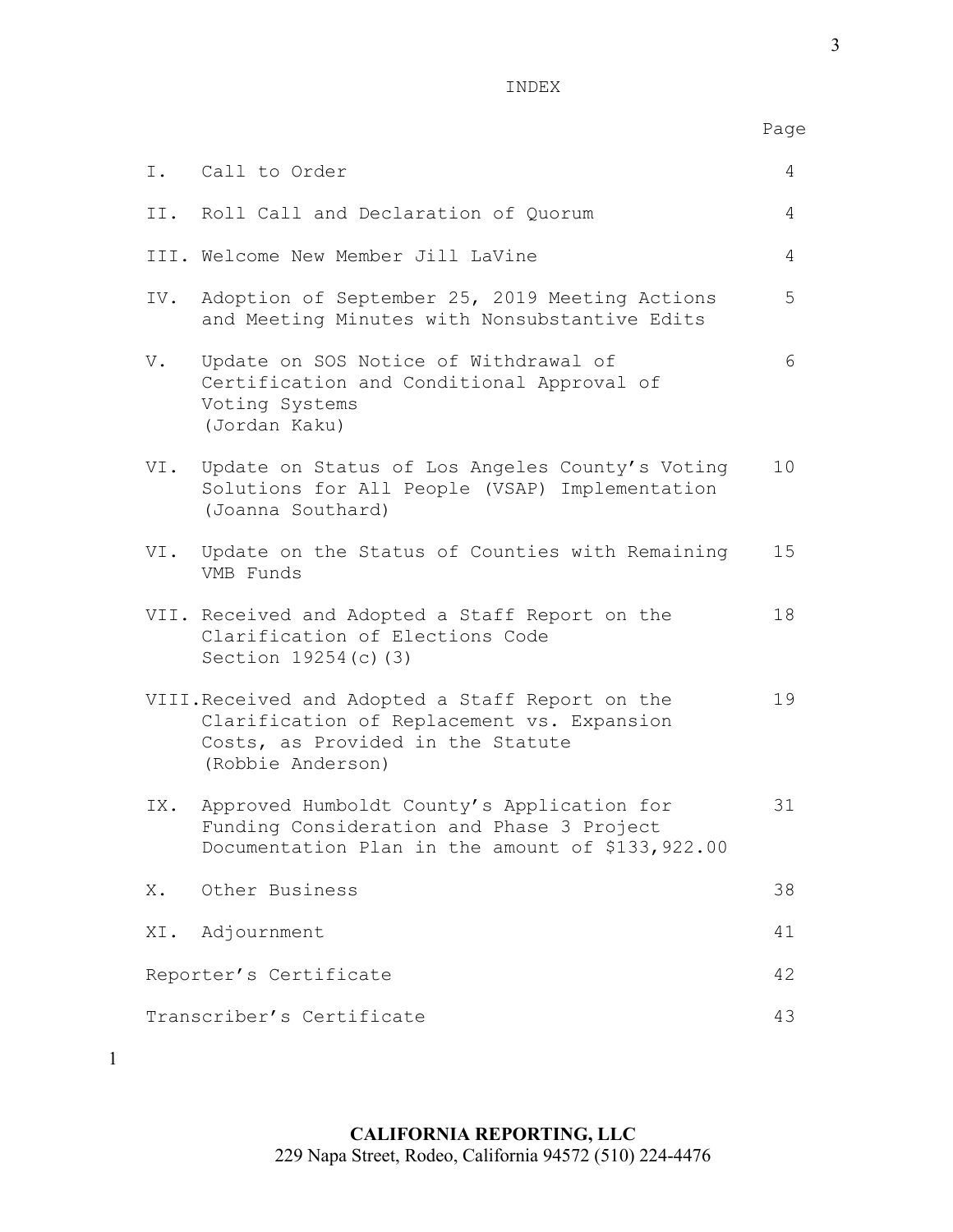**CALIFORNIA REPORTING, LLC** 229 Napa Street, Rodeo, California 94572 (510) 224-4476 P R O C E E D I N G S 2 NOVEMBER 15, 2019 10:36 A.M. CHAIR KAUFMAN: It is 10:36 and I am calling this meeting of the Voting Modernization Board to order. Let's do roll call. Stacey. Actually, let me just before we get to roll call, let me just -- we'll get it to in a second. 8 But for the record, I just want to welcome our newest board member Jill LaVine who is joining us for her first VMB this morning and has been freshly sworn in and ready to go. So on behalf of our fellow board members, want to welcome you here this morning. 13 MS. LAVINE: Thank you. CHAIR KAUFMAN: And now you can call the roll including Jill. MS. JARRETT: All right. June Awano Lagmay. MS. AWANO LAGMAY: Present. MS. JARRETT: Gabriel Sandoval. MR. SANDOVAL: Present. 20 MS. JARRETT: Jill LaVine. MS. LAVINE: Present. 22 MS. JARRETT: Steve Kaufman. CHAIR KAUFMAN: Here. MS. JARRETT: Teri Holoman who is not here today. CHAIR KAUFMAN: All right. Do we have any public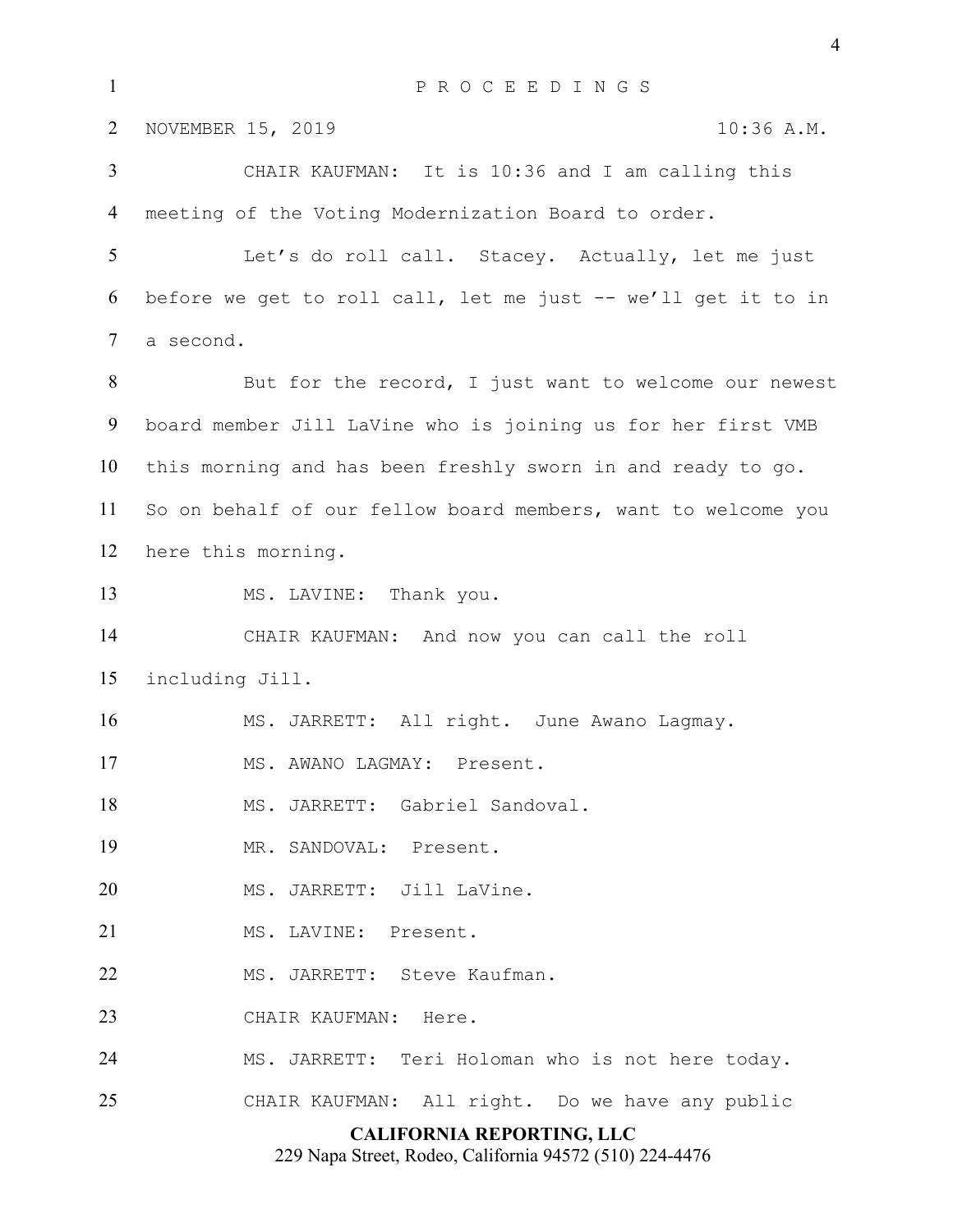comment on matters that are not part of the agenda? I don't think we have any public who would want to make public comment. So we will just move ahead to Item 4 which is 5 adoption of the September 25<sup>th</sup> 2019 action items and meeting minutes. I turn to my fellow board members. Do we have any motion or any comments with respect to the minutes or the action items? MR. SANDOVAL: I do have some nonsubstantive edits to the minutes that I would like to have addressed. CHAIR KAUFMAN: Okay. MS. AWANO LAGMAY: And I, too, have a single administerial typo that needs to be corrected. CHAIR KAUFMAN: Okay. So rather than run through all of those items, being that they're technical administerial, can we just get a motion to approve the minutes subject to whatever technical administerial changes may be submitted through the staff, the staff can take care of that?

MS. AWANO LAGMAY: So moved.

MR. SANDOVAL: Moved.

CHAIR KAUFMAN: So I'm going to call June first and Gabe second.

All in favor adopting the motion, say aye.

24 MS. AWADO LAGMAY: Aye.

MR. SANDOVAL: Aye.

**CALIFORNIA REPORTING, LLC** 229 Napa Street, Rodeo, California 94572 (510) 224-4476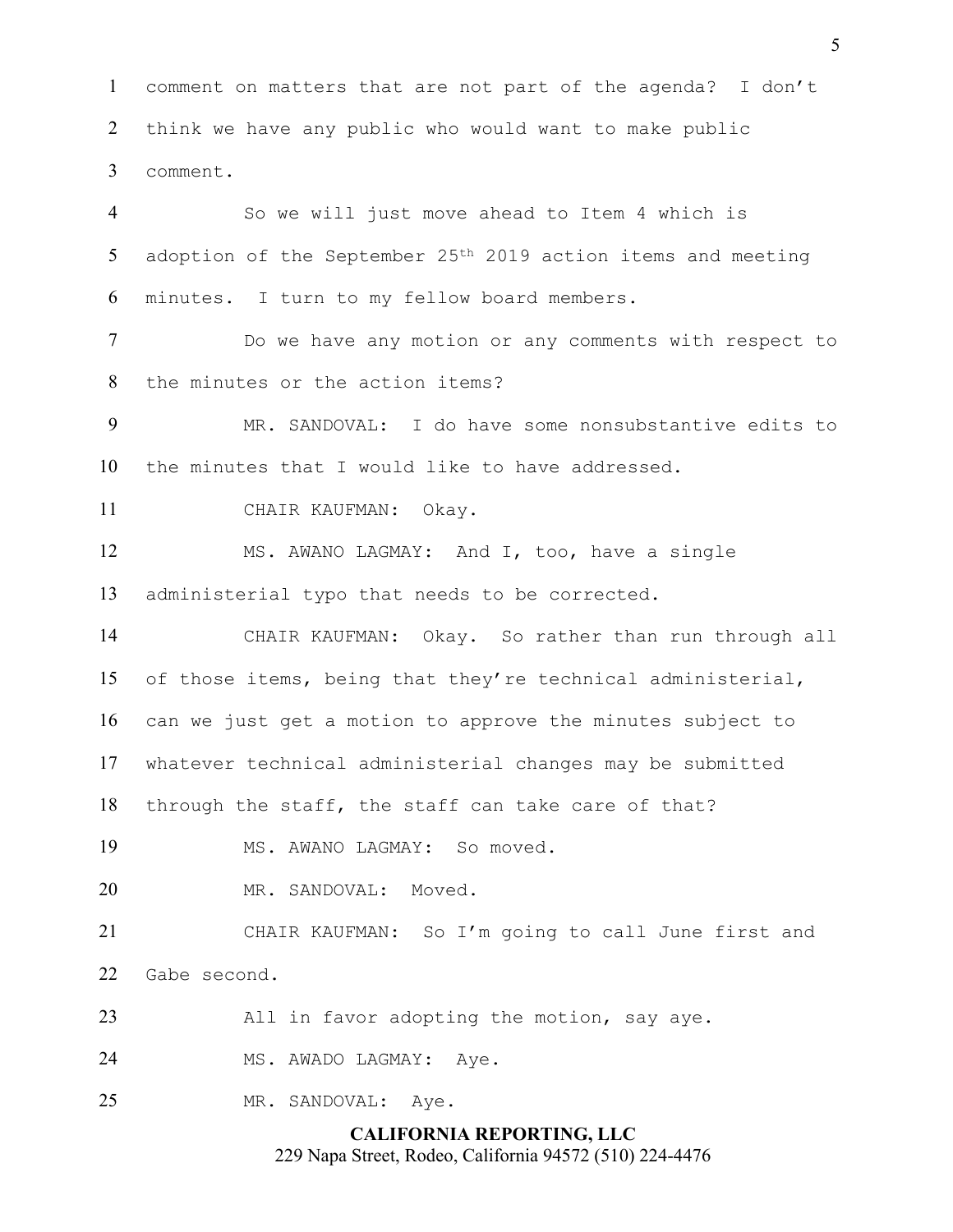CHAIR KAUFMAN: Any opposed?

MS. LAVINE: I'm not opposed, but I'm going to just step back since I wasn't here last time.

CHAIR KAUFMAN: Yeah. So we'll just have one -- not a recusal.

MS. LAVINE: Abstention.

CHAIR KAUFMAN: Abstention. Thank you.

Okay. All right. Let's get to the items on our agenda. So we have -- and for the benefit of our new board member, we have a few action items that we have asked -- or standing items that we've asked the staff to report back to us on as we perceive through this period before the 2020 election. There are things going with respect to the state's voting systems that we've asked the staff to give us ongoing reports on.

So I will turn to staff to give us the reports on standing items.

18 MS. KAKU: Good morning.

UNKNOWN SPEAKER: Good morning.

MS. KAKU: NaKesha Robinson couldn't be here this morning so I'm just going to read what she provided us. It has not been updated since I sent it to you guys last week.

CHAIR KAUFMAN: Good morning (indiscernible).

MR. RODRIGUEZ: Good morning.

MS. KAKU: So the new certified system is the

#### **CALIFORNIA REPORTING, LLC**

229 Napa Street, Rodeo, California 94572 (510) 224-4476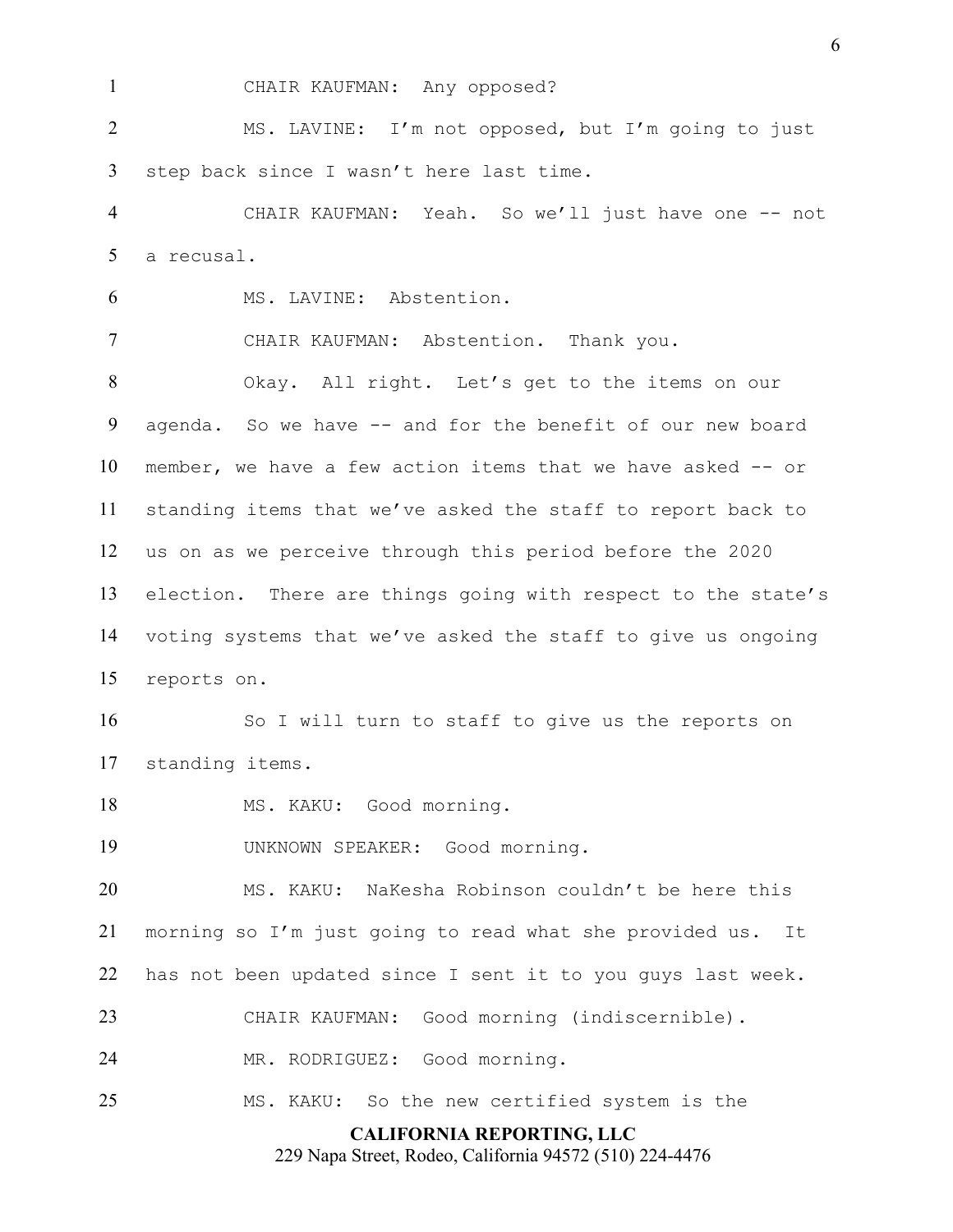Dominion Voting System's Democracy Suite 5.10 and the election system software is EVS 6.0.4.2. They're currently testing Los Angeles County's VSAP Tally Version 2.0 Superior and Telecommunication Penetration Customer. And the Hart InterCivic Verity 3.1 -- 3.10. The testing is completed and 6 there will be a public hearing on December  $16<sup>th</sup>$ . So I request for conditional approval for extension of use. Fifty-three counties have or are in the process of implementing a CVSS certified voting system. And the remaining five counties are in the various stages of procuring CVSS certified voting system or have submitted a request for extension.

12 So upcoming key dates, August 27<sup>th</sup> through February 27th, 2020, elections scheduled six months from 14 August  $27<sup>th</sup>$ , 2019 shall not be affected by this action. Therefore, federal, state, county, municipal, district, or school elections scheduled from August 27th, 2019 through 17 February 27<sup>th</sup>, 2020, may continue to use voting systems not customer certified through CVSS.

Beginning February 28th, 2020, voting systems not tested and certified to CVSS may no longer be used except for those jurisdictions that have received a conditional approval for extension of use by the Secretary of State

(indiscernible).

If there are any questions, I can take them down and give them to NaKesha and she can respond.

## **CALIFORNIA REPORTING, LLC**

229 Napa Street, Rodeo, California 94572 (510) 224-4476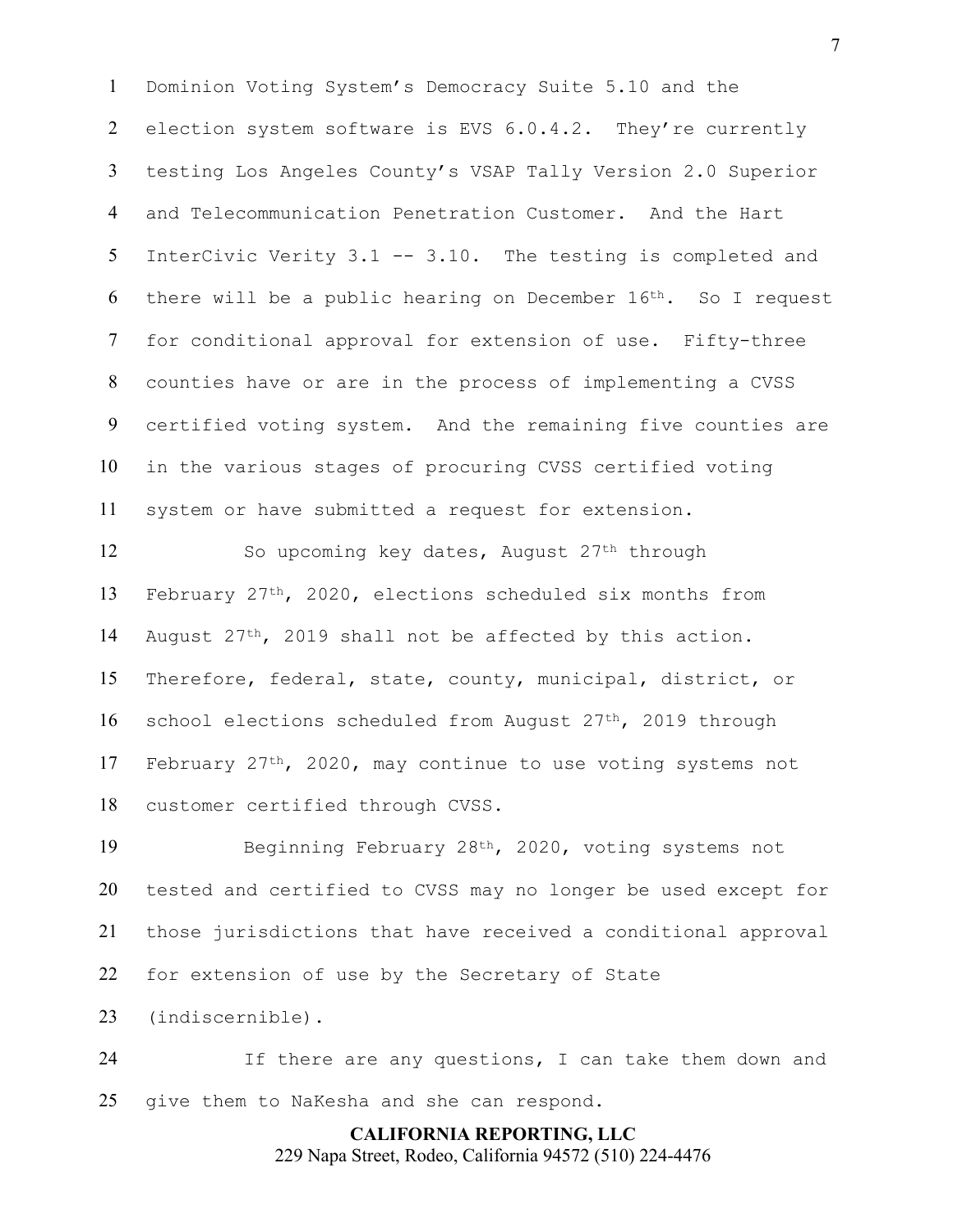CHAIR KAUFMAN: Okay. I had a couple of questions. Maybe you guys can answer these, maybe we need to wait for NaKesha.

4 But on the certified systems, can you guys just --can somebody provide just a little bit of background or description on what those systems are? There's the Dominion Voting System Democracy Suite and the Election VSS -- what's the EVS 6.0.4.2.

Can you just illuminate us a little bit on what was -- what was newly certified? Is anybody able to respond to that or do we need to wait for NaKesha?

MS. LEAN: I think it would be better to wait to get a precise. I do know that the Dominion Voting System is the new version of what was already approved. So what came forward for I believe it was (indiscernible) looking forward to use the Dominion system, it's the brand new updated version of that.

18 And for the Election ES&S, EVS 6.0.4.2, that is one that's been in the works for a while. It's their -- it's an update to their existing ES&S system that's been out in use for the counties for several years. And there are several other counties who have not moved forward yet or are in the 23 process of moving forward are -- we're waiting for this voting system to be certified before they move forward. So I know a few of those five counties that are

**CALIFORNIA REPORTING, LLC**

229 Napa Street, Rodeo, California 94572 (510) 224-4476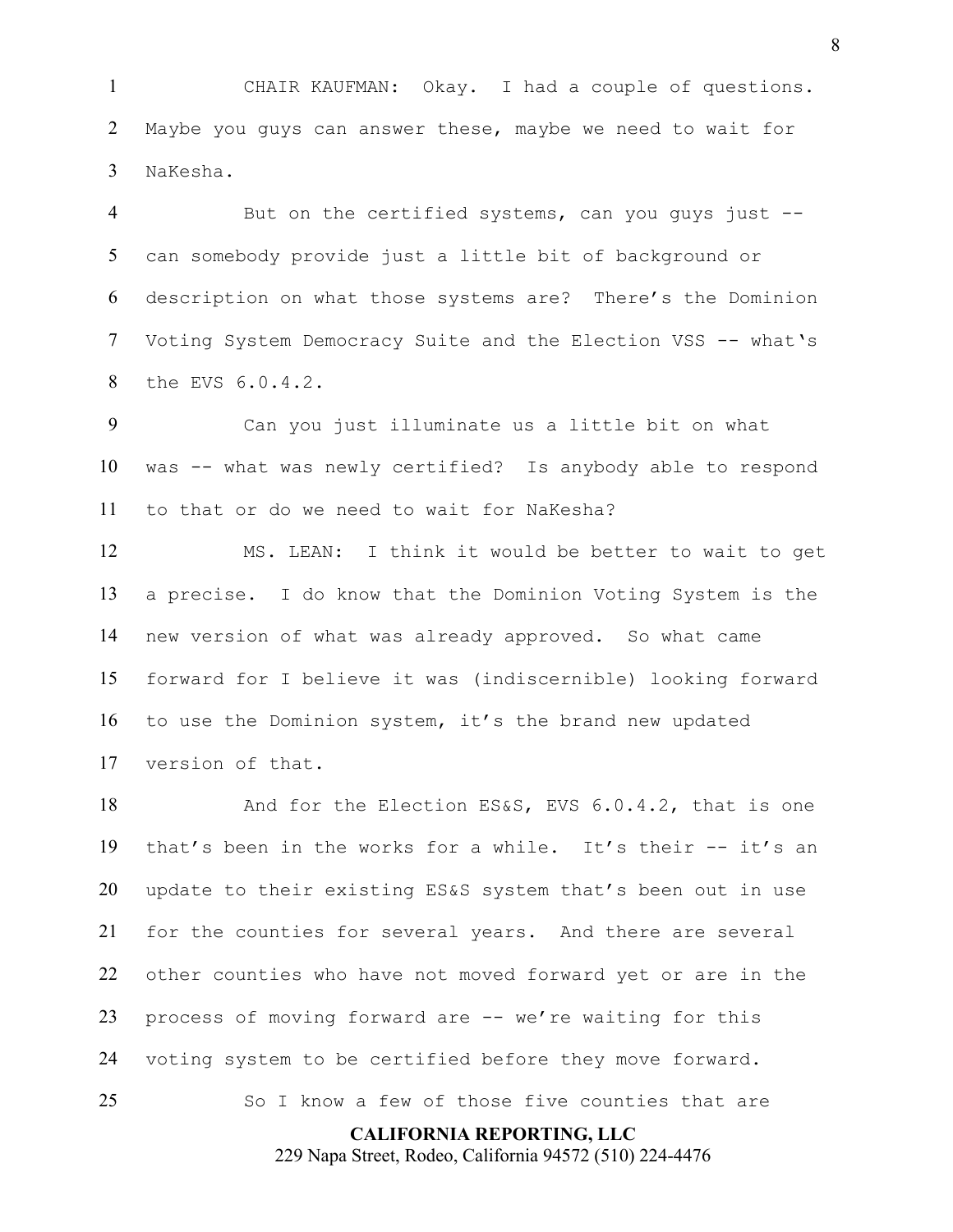meeting are looking to buy that system.

CHAIR KAUFMAN: So I mean, what kind of system, is it some kind of touchscreen system or is it a --

MS. LEAN: It is very similar to I believe what you had a chance to review in the testing lab --

CHAIR KAUFMAN: Yes.

MS. LEAN: -- of the Dominion System. So it's a ballot marking device with components that can do ballot on demand. So there's different components, but she can speak to a lot more the technical that I can.

CHAIR KAUFMAN: Okay. I was just wondering generally what kind of system was. I think you probably covered that.

MS. LEAN: They're very similar. I mean, I may (indiscernible) when you say that, but they're very similar. There are components to where you can mark the device and feed its optical scan right in -- they have -- there's two different ways of doing it, right, and I think that she can explain those in a lot more technical way.

But the new ESS and the Dominion system are very similar in functionality.

CHAIR KAUFMAN: Okay. And you mentioned the five counties. That was going to be one of my other questions. Who are the five counties that got extensions and are waiting to --

MS. LEAN: I don't have the list in front of me --

**CALIFORNIA REPORTING, LLC**

229 Napa Street, Rodeo, California 94572 (510) 224-4476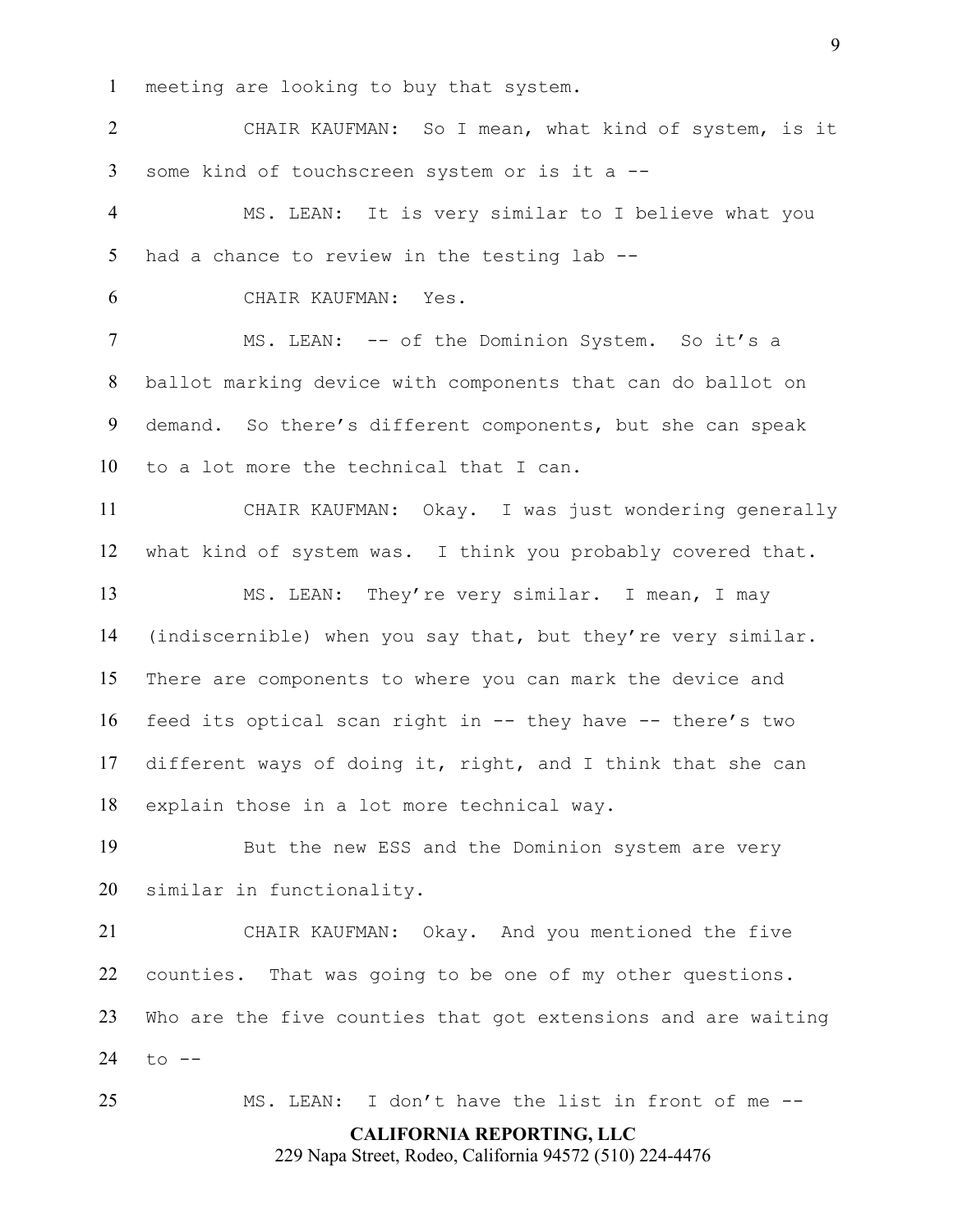**CALIFORNIA REPORTING, LLC** CHAIR KAUFMAN: -- move in that direction? 2 MS. LEAN: -- but I do know that -- that was -- Los Angeles is one of them. And so I believe Orange, there's a totally another system, too, that they were going to continue to use in the March elections that they are waiting to move forward (indiscernible). Those are the two that I know about (indiscernible) county, so those are the ones I paid attention to. So the other three, I do not have the list in front of me. CHAIR KAUFMAN: Okay. Fellow commissioners, any questions of the staff on the report? MS. AWANO LAGMAY: No questions. MR. SANDOVAL: No questions. CHAIR KAUFMAN: And so that took care of I guess A and B. And -- 16 MS. AWANO LAGMAY: No. The B is --CHAIR KAUFMAN: Did it not care of B? Okay? 18 MS. AWANO LAGMAY: -- LA specific. 19 MS. KAKU: Actually, we --CHAIR KAUFMAN: I mean, LA is mentioned here. 21 MS. AWANO LAGMAY: Oh. MS. KAKU: Yes. We do have an update. Joanna Southard is going to be providing -- CHAIR KAUFMAN: Okay. MS. SOUTHARD: Good morning.

229 Napa Street, Rodeo, California 94572 (510) 224-4476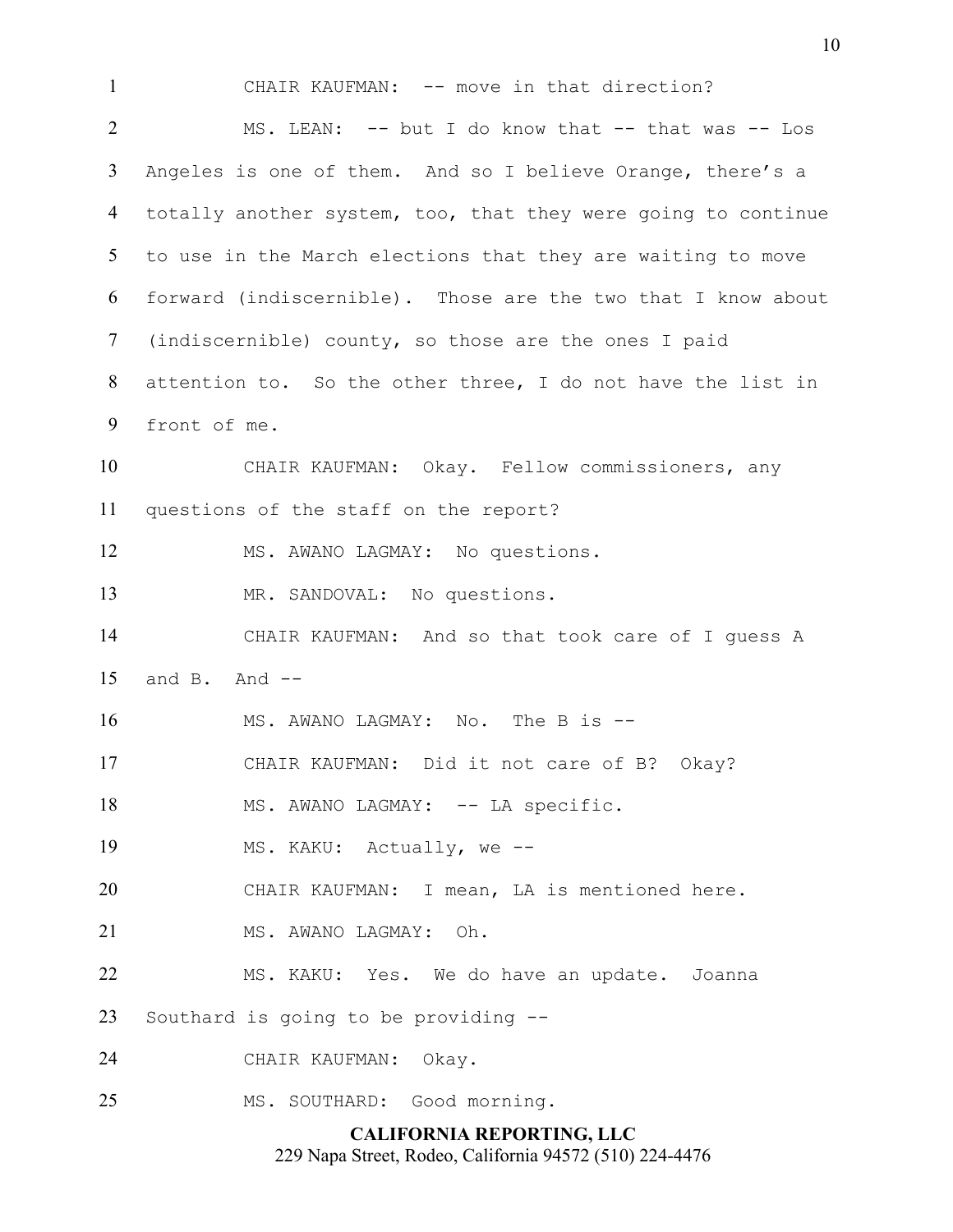CHAIR KAUFMAN: Good morning.

MS. SOUTHARD: Again, I'm Joanna Southard, the assistant chief, Elections from the Secretary of State's Office.

As Jordan mentioned, LA County's Voting Systems for All People, the VSAP, Tally Version 2.0 is security telecommunication penetration system. Let me give you a background of what they've been doing to get their system ready for voters.

So LA conducted a two-day mock election September 28th and 29th. It was their first large-scale countywide event to promote and educate the public on the voting experience. Members of the Secretary of State's office as well as other county elections officials (indiscernible) our Chair observed multiple center locations. We just missed you at the city. They have 50 vote center sites around county with 1,000 of the VSAP ballot marking devices. And they had over 6,000 members of the public cast nonelection ballots. They had items such as the best parking in LA, the worst LA freeway, all sorts of things on their mock election ballots.

CHAIR KAUFMAN: Yes, it was a very controversial election.

MS. SOUTHARD: Oh, yes. So the mock election allowed and did give the public an idea what to expect from the vote

**CALIFORNIA REPORTING, LLC**

229 Napa Street, Rodeo, California 94572 (510) 224-4476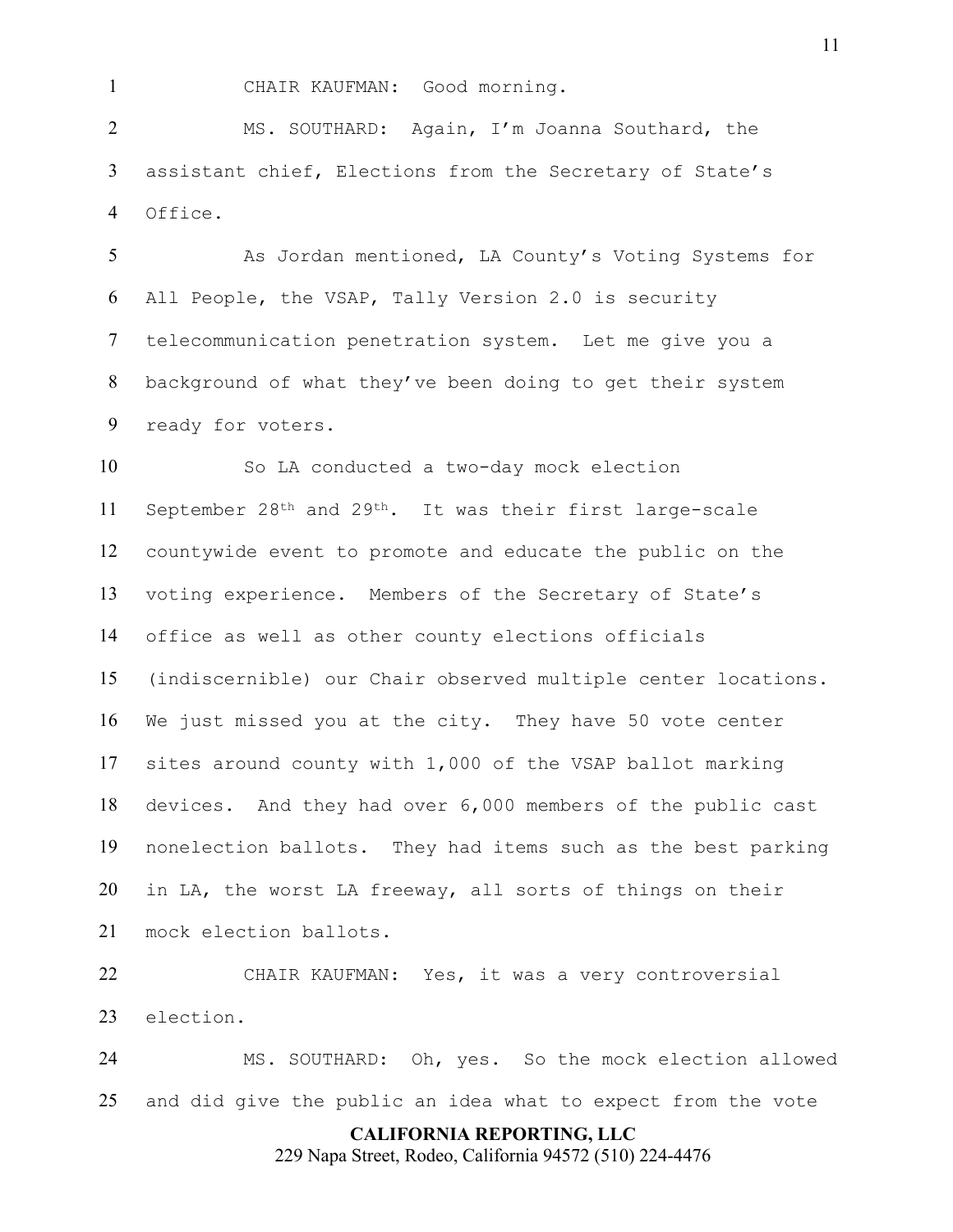centers, ballot marking devices, or equal (indiscernible) 2 interactive sample ballot, and allowed county election staff to observe how members of the public interacted with their new system, their (indiscernible) processes, procedures. And as a result, they've been able to address and incorporate various changes, including changes to the ballot marking device navigation and vote centers set up for to voters.

8 So in addition, they solved -- they held several internal working group sessions to obtain feedback from the vote center staff to see how it went.

11 In addition, beginning on October 3rd, they began a four-month initiative providing 10 demonstration centers that rotate throughout the county which again allows the voters to interact with their new system. And they had a demonstration ballot similar to what will be experienced in March 2020 primary election.

17 Also on November 5<sup>th</sup>, they conducted a limited pilot in 15 jurisdictions to educate them on the new model and test the new hardware and (indiscernible) components in a live election, not just a mock election. So members of the Secretary of State staff observed there as well. They visited each of the 40 places that had the VSAP equipment and would be providing their feedback to LA County. Overall, reported that there some very positive (indiscernible) in the equipment.

# **CALIFORNIA REPORTING, LLC**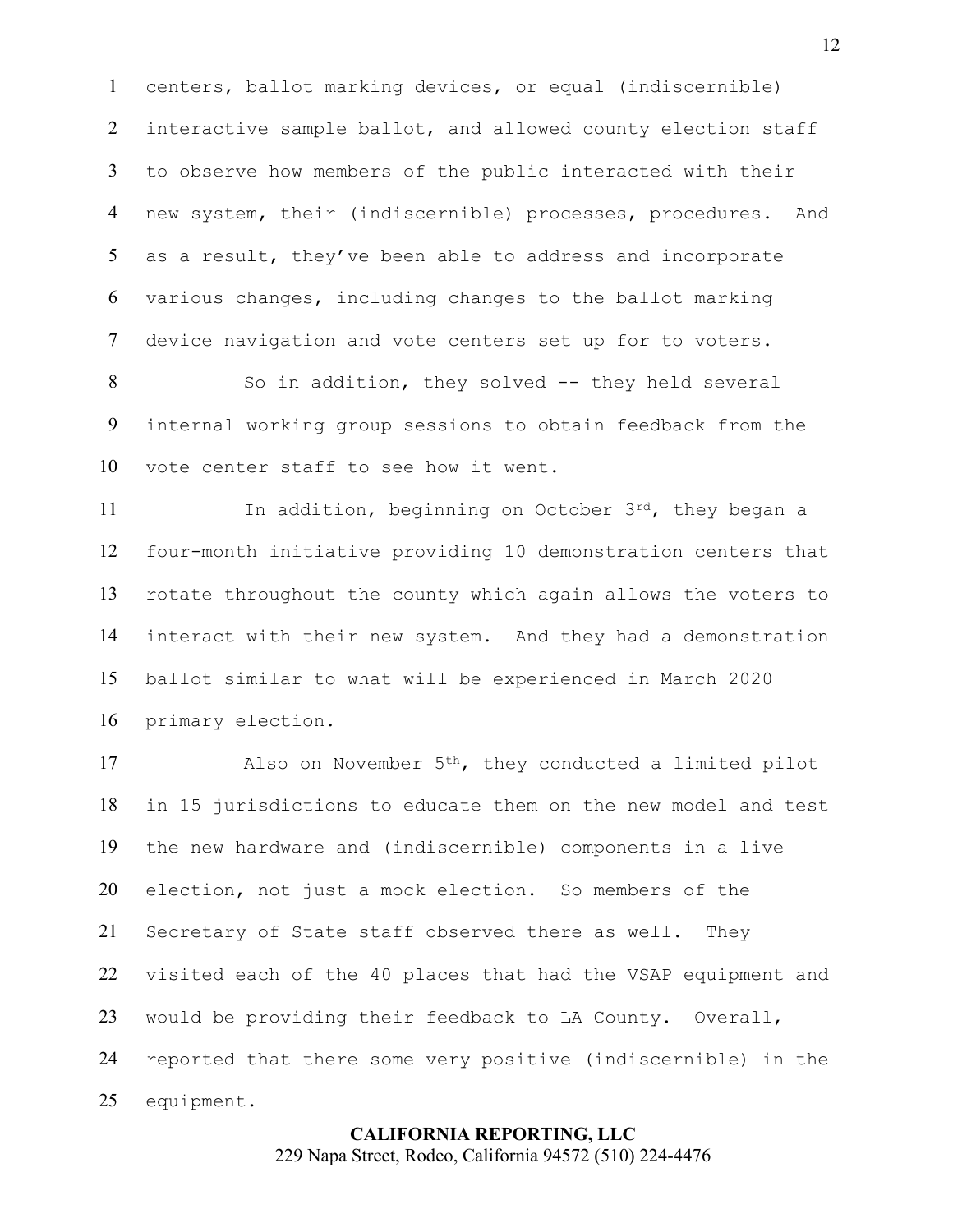CHAIR KAUFMAN: Questions? MR. SANDOVAL: Any issues of concern that you witnessed or were identified through this exercise? MS. SOUTHARD: So I did not participate in the -- the pilot. I did participate in the mock election. I thought they had a lot of positive responses from voters. It's very slick, good-looking system. And so I -- I didn't see any overall issues. MR. SANDOVAL: Or did you hear from anyone or any follow up on that? MS. LEAN: So I did. I was one of the staff members and I went to see it, serve it (indiscernible). MR. SANDOVAL: Okay. MS. LEAN: So I think that the voters that actually used the systems at the supporting point basis, the ones who actually got to -- decided to use the new system, it was -- they were interested in the new system, they thought it worked relatively well. The one thing I see that they'll have to do some additional training on their poll workers and we know that they've already taken this feedback is to train them to explain to voters that the ballot needs to be left on the actual device and pushed back in. That was the one thing that I observed that voters are used to taking the ballots

and putting it in the ballot box. And you can take it and

**CALIFORNIA REPORTING, LLC**

229 Napa Street, Rodeo, California 94572 (510) 224-4476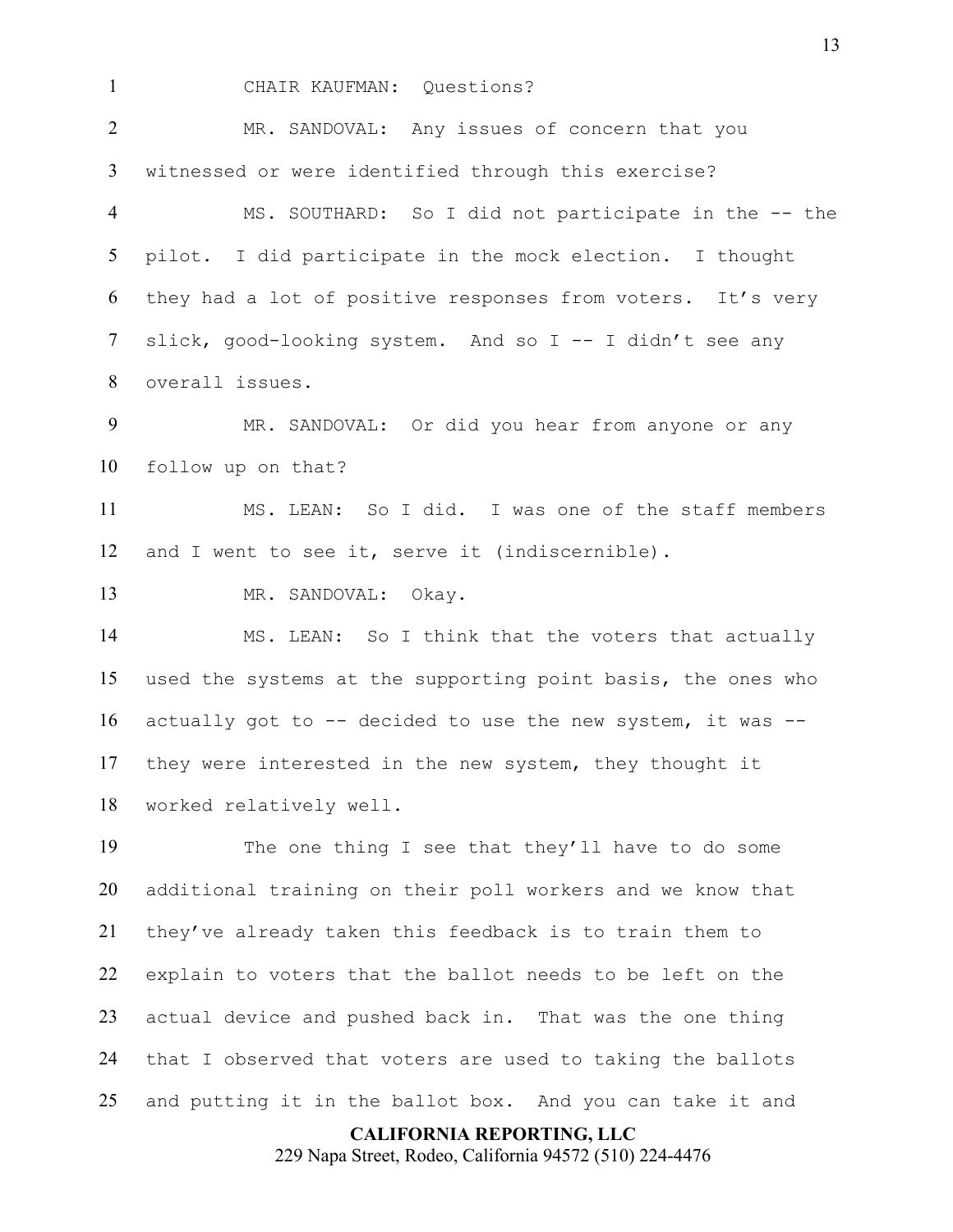observe it and read it to make sure your -- that the votes 2 are correct, but you need to place it back into the systems and it sucks it -- sucks it, is a very technical term -- sucks it right back in the ballot box. Right.

So that was the one thing that I think I observed that would be really helpful to add to the poll worker training and to add some additional signage. And that be effective of this year. And then they're working on it the next few months.

10 MR. SANDOVAL: Thank you.

MS. AWANO LAGMAY: And I just wanted to say that I had the pleasure of attending the mock election in Little Tokyo Los Angeles and was impressed by the quality of the county registrar, the staff who participated in the mock demonstrated. And I, too, was a little confused about having to give up the ballot, but put it in once and then put it in twice. But, you know, once that was smoothed out, then everything went well.

So I think a little bit more attention there will go a long way. But it was a great demonstration.

CHAIR KAUFMAN: Any other comments, commissioners? I'll just say I also, yes, as Joanna mentioned, I did the mock election at the zoo among the lions and tigers and bears. So I got to experience the system as well. And I should just add for my fellow commissioners to the extent you

## **CALIFORNIA REPORTING, LLC**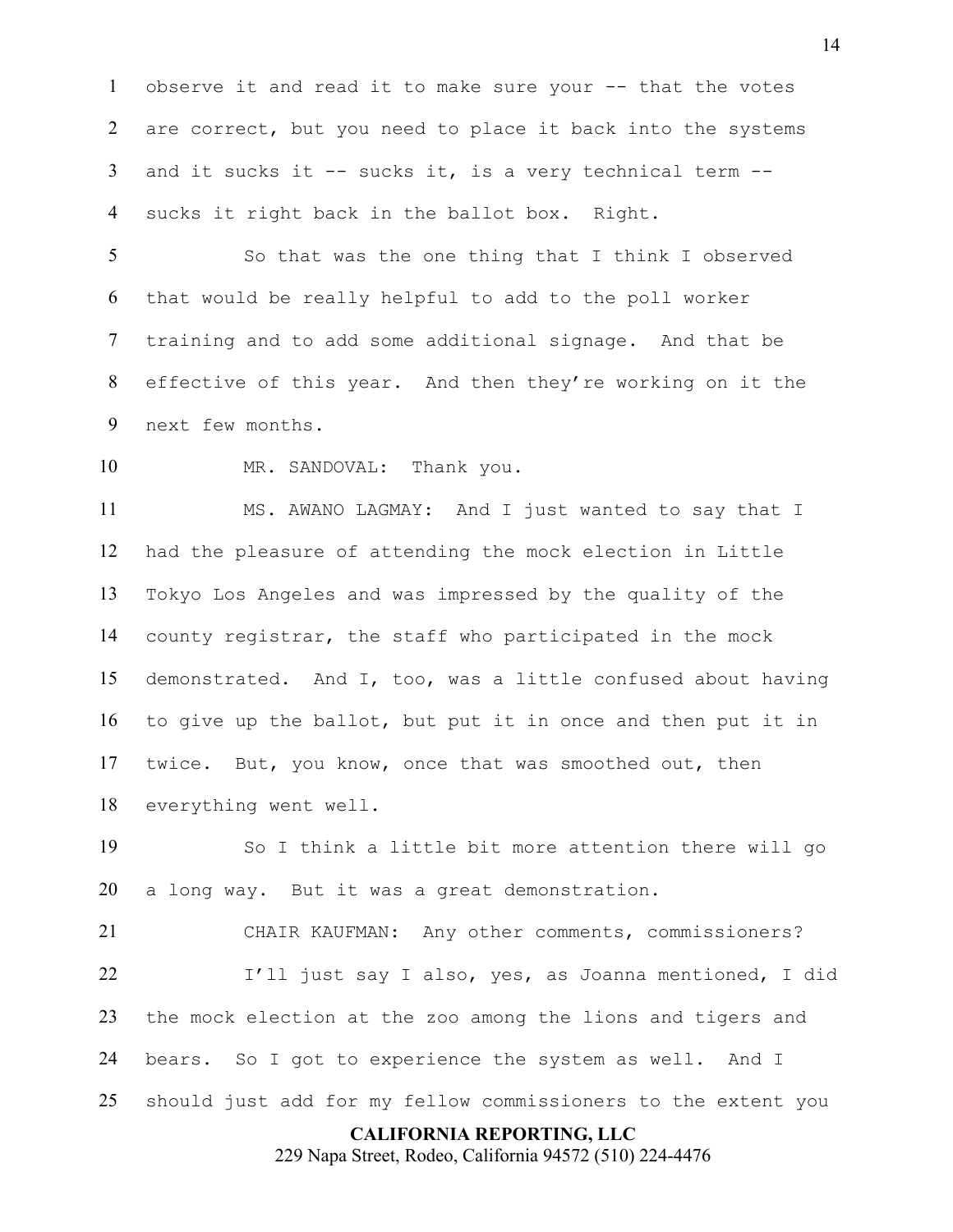are interested and available, my office is going to be hosting a demonstration, a presentation by Dean Logan next Thursday with the equipment. We've invited some clients, folks we work with to attend and get a direct introduction to the new system. So I'll be seeing it in action again next Thursday, and happy to share whatever insights come out of that meeting.

Okay. Thank you, Joanna.

So our next standing report is just an update on the status of counties with remaining VMB funds.

And who's doing that? Jordan?

MS. KAKU: Yes. So I submitted one (indiscernible) showing all of the counties, even the ones that had new (indiscernible) funds in addition to the one that separates the counties who have (indiscernible) their entire voting system and counties who have not submitted off this list. I did not indicate any counties with plans that are coming forward anytime soon just because we don't have a set for 2020.

We do have some who are interested in coming soon. Nevada being one because they tried to come this time. But they talk about that. Otherwise, there are some counties that plan to come forward in 2020.

CHAIR KAUFMAN: In early 2020?

25 MS. KAKU: Depends on the dates.

**CALIFORNIA REPORTING, LLC** 229 Napa Street, Rodeo, California 94572 (510) 224-4476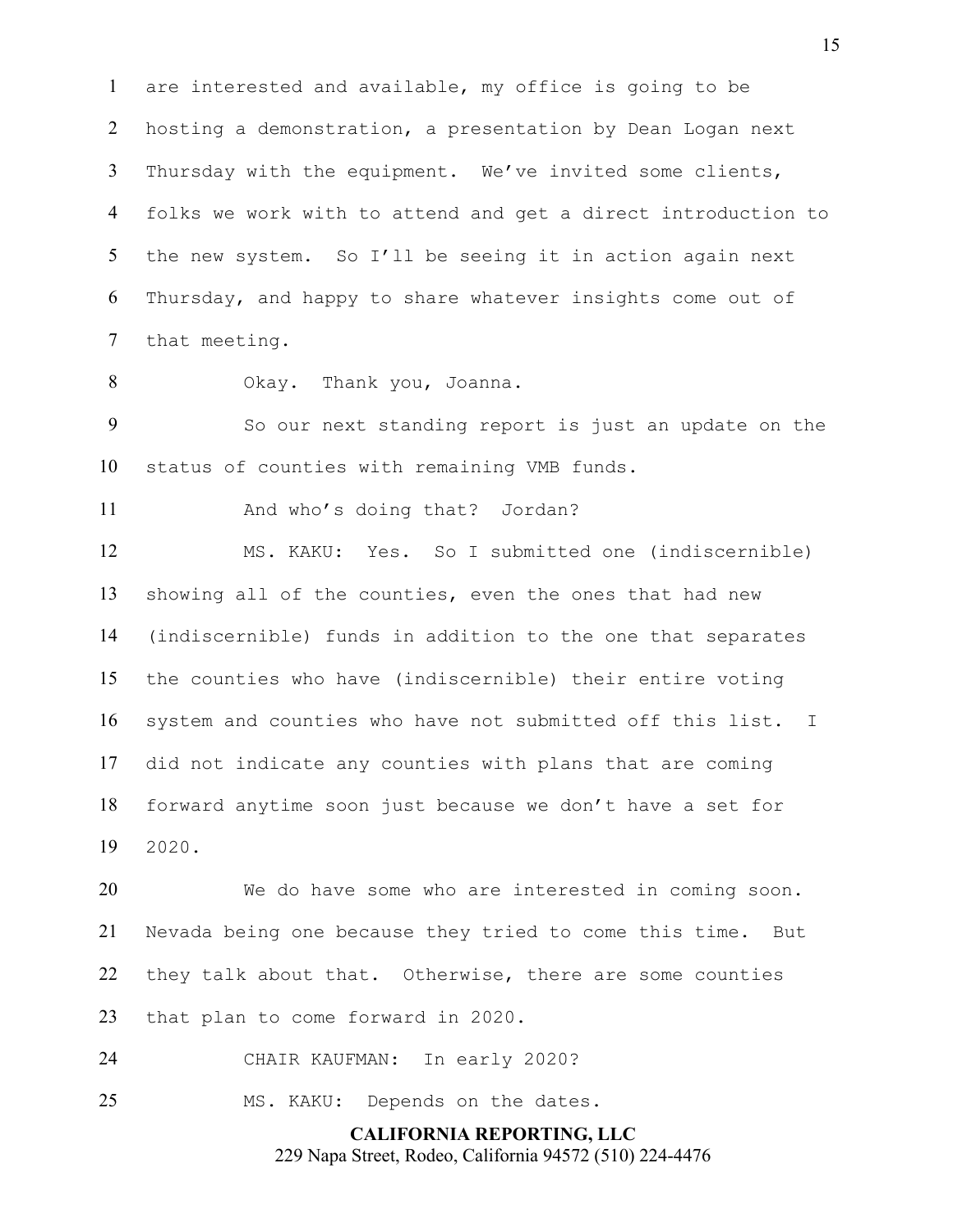CHAIR KAUFMAN: Yeah. We saw the proposed schedule. So.

MS. KAKU: Yeah, I did put a copy in your binders as well.

CHAIR KAUFMAN: Yeah. I presume we're going to be getting pretty close to the election for assemblyman. But it's better to set them now than set them later in the agenda. But I mean do we sense that there are going to be -- so we know that Nevada was going to come this month and they didn't. Do we sense that there are going to be other counties with a sense of urgency looking to get before our board before the March election?

MS. KAKU: I haven't been contacted by too many other than I think it was Santa Barbara had planned on coming this month. I haven't heard back from them. And I think (indiscernible) was planning on coming. Otherwise -- I think that's about it for now that have actually said that they wanted to come forward.

CHAIR KAUFMAN: Okay.

MS. KAKU: I do know that purchasing the system right now we have (indiscernible). So we'll just be waiting to hear from them.

MS. LEAN: So the good news is that Madera did finally get their check. So they're very happy they got their money.

## **CALIFORNIA REPORTING, LLC** 229 Napa Street, Rodeo, California 94572 (510) 224-4476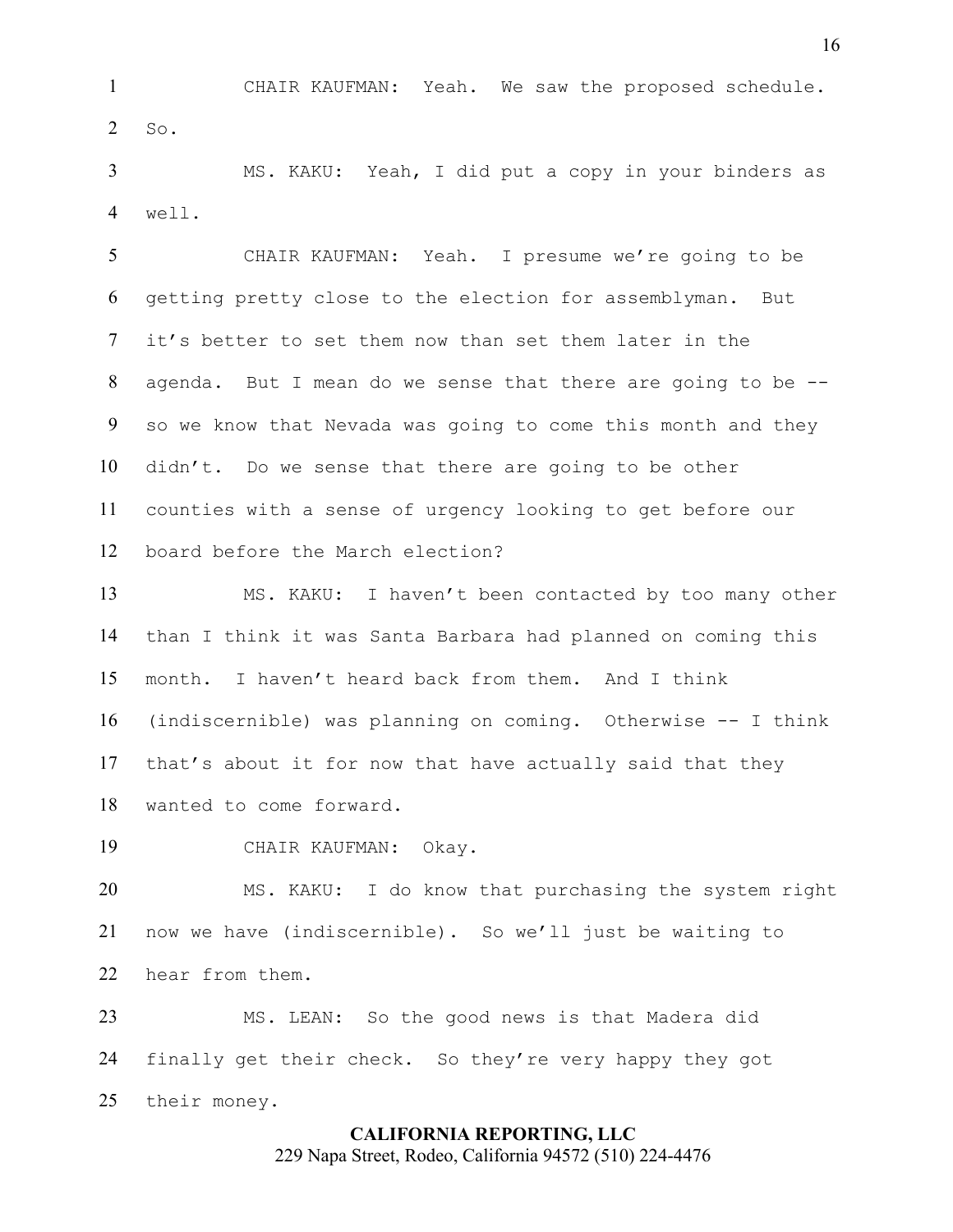CHAIR KAUFMAN: Good.

MS. LEAN: Los Angeles County's funds that they came forward and received authorization for, all that paperwork is with our State Controller's Office. So we'll let you know in 5 the next meeting that they received theirs also. And they're waiting very anxiously for that money.

I don't know about the counties moving forward, that is 34 days before the election. We actually got majority put in the election dates next to it. That's what the PE and the GE means.

CHAIR KAUFMAN: Yes.

MS. LEAN: So that is what's helpful for us not only for our staffing needs and responsibilities but also for the counties to try to make a time frame that they could potentially come knowing that they have to get everything in to us so we can go back and forth with any questions, approximately 30 days before the meeting.

So this is really, really, really tight time frames. I don't know, it's my guess, that maybe one will come in January but everyone's going to be incredibly busy with the March elections so that's why we established these proposed dates to try to look around when we thought counties would be interested to come forward and it would fit within this staff's workload.

**CALIFORNIA REPORTING, LLC** CHAIR KAUFMAN: Okay. We can take the calendar up at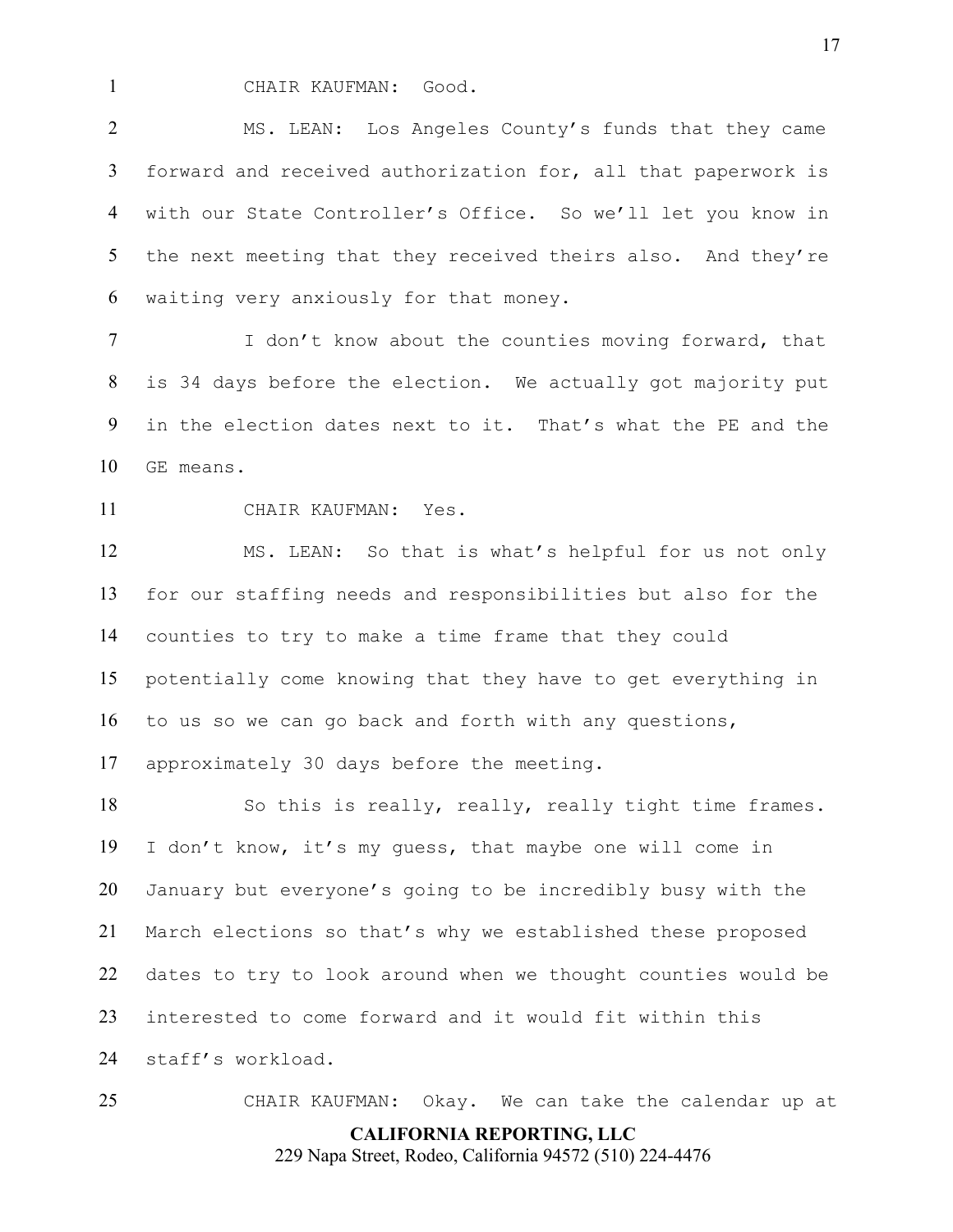the end of the (indiscernible).

Okay. Any other questions of staff regarding the -- a date on (indiscernible).

MS. AWANO LAGMAY: A quick question mentioned to you, Mr. Chair. I wanted to ask staff, did San Luis Obispo get their money that we approved at the last meeting in September?

8 MS. LEAN: They have not submitted any in request yet, so they have not received any funds.

MS. AWANO LAGMAY: Okay. Which is why the money is still in the account.

12 MS. LEAN: Right.

MS. AWANO LAGMAY: Okay. Thank you.

CHAIR KAUFMAN: Okay. Thank you, Jordan.

All right. Now we have a couple of staff reports memos that hopefully everybody saw that was circulated in final form this morning from Robbie Anderson.

The first one is a memorandum that we asked for at the last meeting. As those in attendance will recall, we had received an oral report from Robbie Anderson discussing the language of Elections Code Section 19254(c)(3). There had been a prior memo on the subject relating to the authorization of the VMB to -- to award funding requests to counties who have requested fund money previously. There was an issue regarding that.

## **CALIFORNIA REPORTING, LLC** 229 Napa Street, Rodeo, California 94572 (510) 224-4476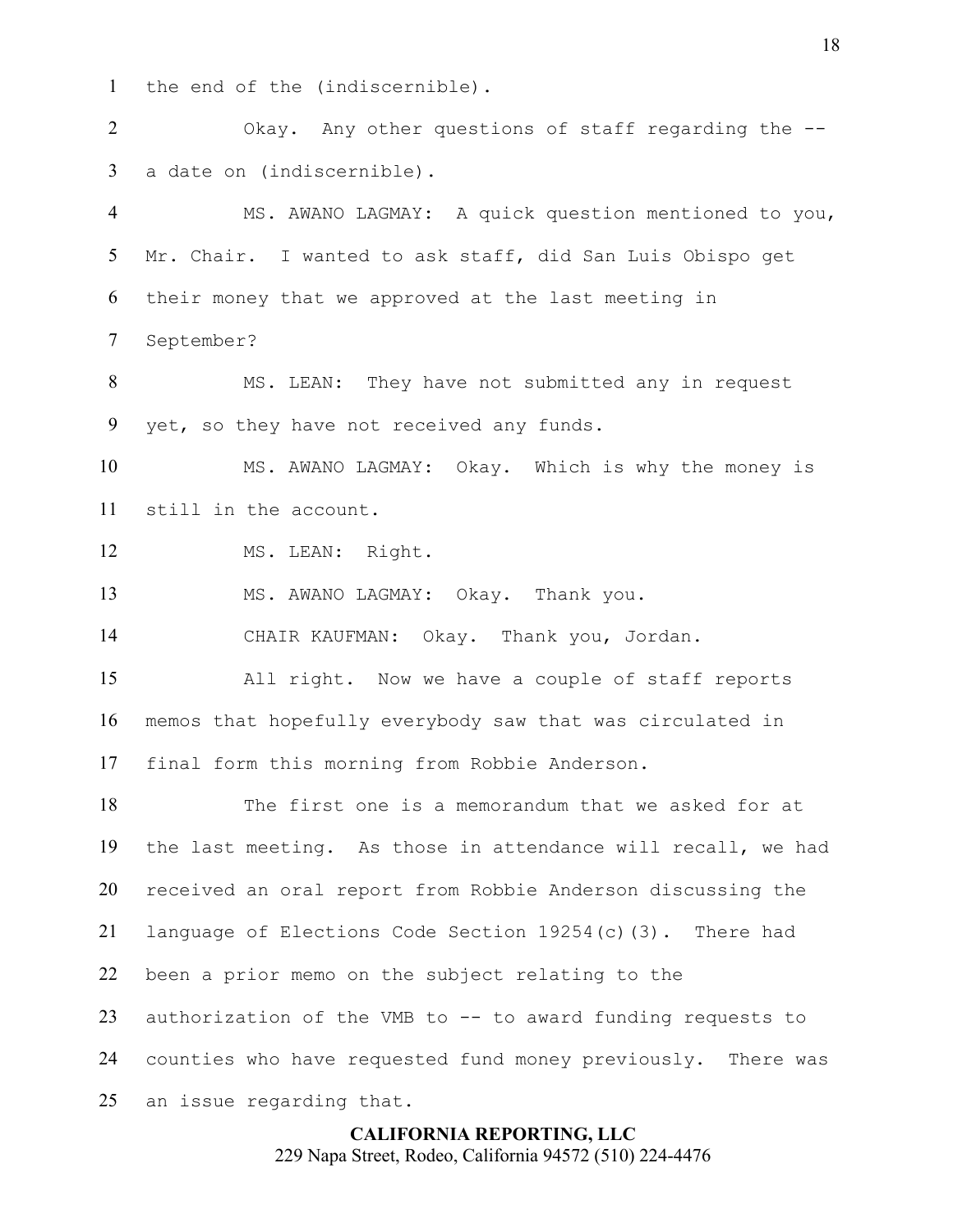We received an oral report from Robbie at the last meeting and requested that he reduce that to writing. And this is now the written product that reflects the report that we received at the last meeting.

5 So I think that we can just, you know, set this memorandum as a codification, if you will, of what was presented orally unless there's any further questions on that subject of Robbie.

MS. AWANO LAGMAY: No, no questions. I do understand that the three counties that this affected Alameda, Modoc, and San Diego, the problem resolved itself. But that as you say in your last line, should circumstances change, the issue will be presented in the future.

Thank you very much.

CHAIR KAUFMAN: Any other comments?

Okay. Robbie, did you have anything further you wanted to say or add with respect to this memorandum?

18 MR. ANDERSON: No, sir.

CHAIR KAUFMAN: Okay. So with that, I don't think we need a motion to accept the memo. I think we just accept it and if now documents apply.

Okay. Then we have a second piece of art that Robbie prepared. This one is a staff report that was requested at the last meeting. Mr. Sandoval requested and the board asked for a staff to provide a report on expansion, (indiscernible)

## **CALIFORNIA REPORTING, LLC**

229 Napa Street, Rodeo, California 94572 (510) 224-4476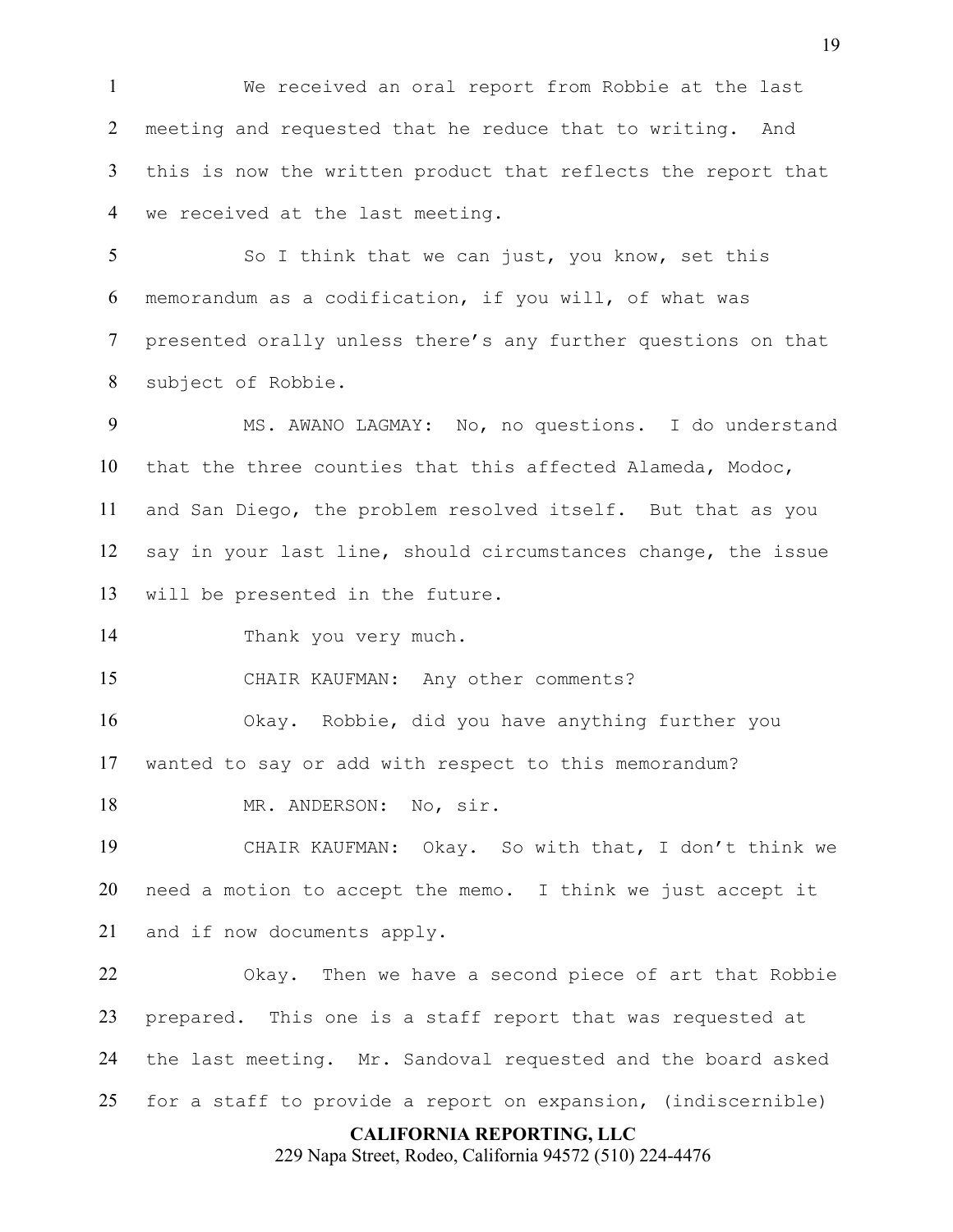expansion versus replacement. There's been ample conversation regarding the board's ability to refund or reimbursement counties for the cost of expanding a system. 4 But we understand that under the code as adopted by voters, we are not allowed to issue reimbursement to replace a system that's already been paid for once by the board. And there was some question about what -- what that means, how those distinctions were made. And so we now have a staff report on that issue.

And Robbie, if you'd like to kind of walk us through this report, I think that would be helpful.

MR. ANDERSON: Sure. So the question that was presented here for this report is how expansion of a system differs from replacement of a system or the replacement in a specific component of a voting system.

The second sentence of Elections Code Section 19254(c)(3) clearly provides reimbursement to a county for expansion of their system. That provision reads as follows: Applications for expansion in an existing system or components related to a previously certified or conditionally approved provision shall be accepted.

However, as pertinent here, that provision is limited by the claim beginning in the first sentence which reads as follows: The county has not previously requested fund money 25 for the purchase of a new voting system.

# **CALIFORNIA REPORTING, LLC**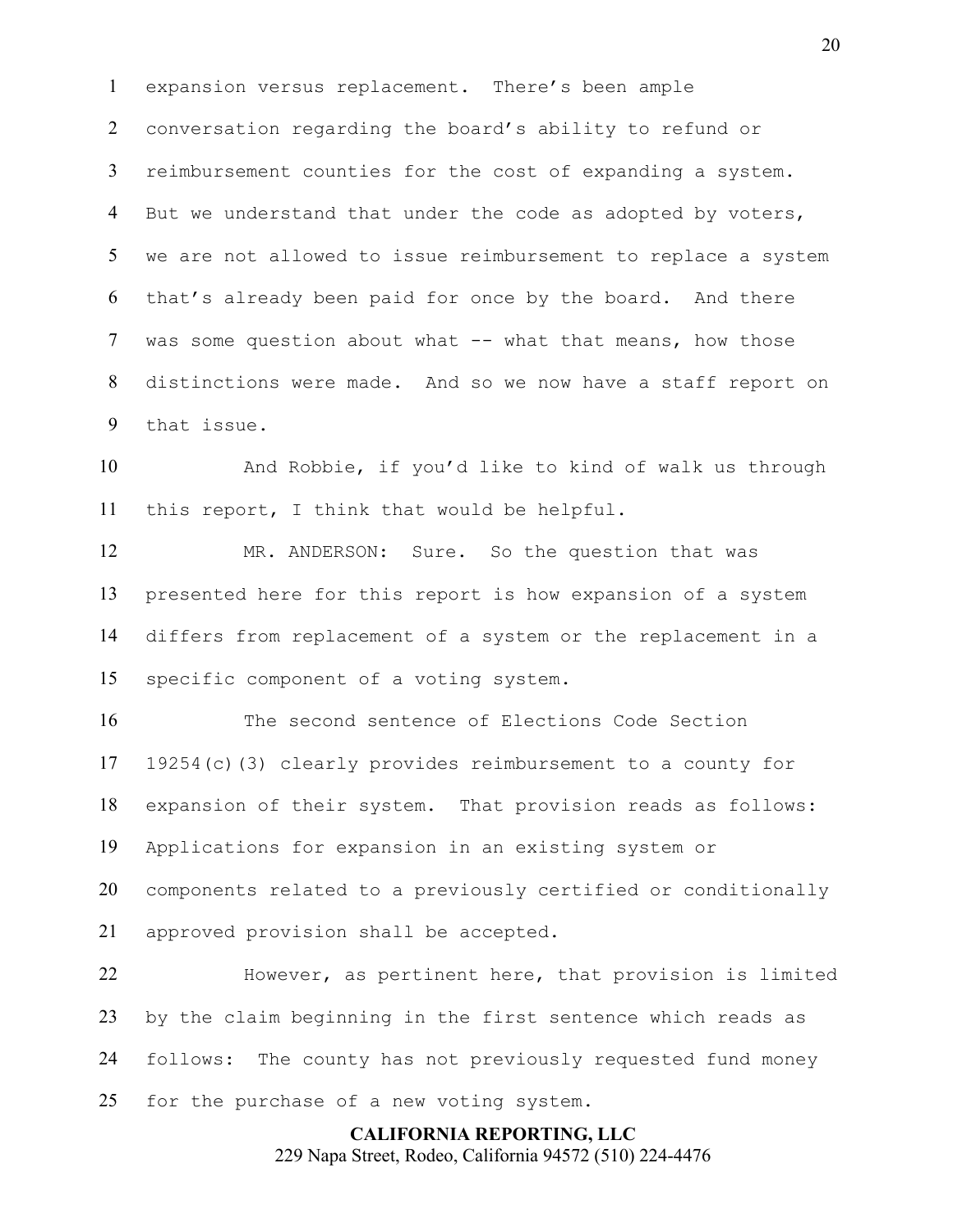So we know the intent of the Bond Act 2002 was to provide reimbursement to the counties for the purchase of new voting equipment but this is limited that previous reimbursements made by the VMB to the particular county.

So first we have an example of a possible reimbursable expansion. So an example is County X is reimbursement for 13 X, Y, Z Ballot on Demand printers back in 2016. County X has determined that they need 12 additional X, Y, Z Ballot on Demand printers to meet the need of their voters. So they'll be seeking reimbursement from the VMB for these additional printers under Section 19254(c) (3) as an expansion of their system.

On the other hand, we have County Y who is reimbursed for 17 X, Y, Z Ballot on Demand printers in 2015 but the county determined that it prefers the A, B, C Ballot on Demand printers and purchases 17 of those. In this case, the county did not come before the board for reimbursement for the ABC printers because the county is already being reimbursed for the same exact equipment. This reimbursement is barred by Section 19254(c)(3) which refers to a county who has previously requested fund money for a new voting system. This example differs from the one above because County X purchased more of the same equipment, but County Y

purchased different model of the same equipment that was

previously funded by the VMB.

**CALIFORNIA REPORTING, LLC** 229 Napa Street, Rodeo, California 94572 (510) 224-4476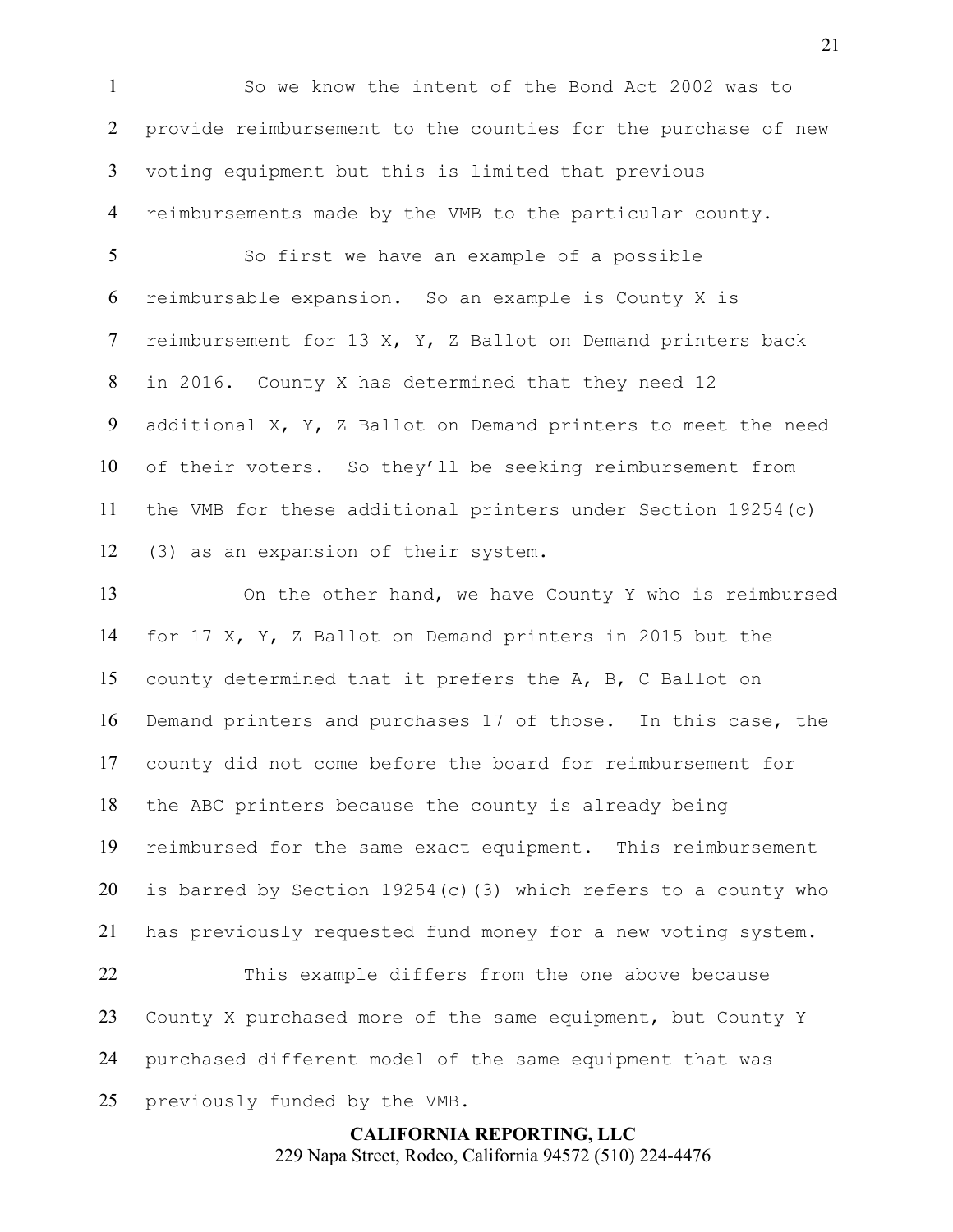So items that would constitute an expansion of an existing system, expenses to which are reimbursable by the VMB would E-poll votes, Ballot on Demand printers, remote accessible vote by mail systems, ballots orders, and ballot marking devices as long as they are simply adding to a system that was previously funded.

VMB does not have the authority, expressed or implied, to provide reimbursement for a new voting system to replace a system for which a county has previously requested funding.

Section 19252(f) of the code defines voting system as any voting -- any voting machine, voting device, or vote tabulating device that does not use prescored punched card ballots. In addition, Section 361, which is not part of the Act, defines voting machines as any electronic device including but not limited to a precinct optical scanner and a direct recording voting system into which a voter may enter his or her votes in which by means of an electronic tabulation or generation of printouts or other tangible human readable records furnishes a total of the number of votes cast for each candidate and for or against each measure. In addition, Section 358, which is also not part of the Act defines a vote tabulating device as any piece of equipment other than a voting machine that compiles a total

of votes cast by means of ballot card sorting, ballot card

**CALIFORNIA REPORTING, LLC**

229 Napa Street, Rodeo, California 94572 (510) 224-4476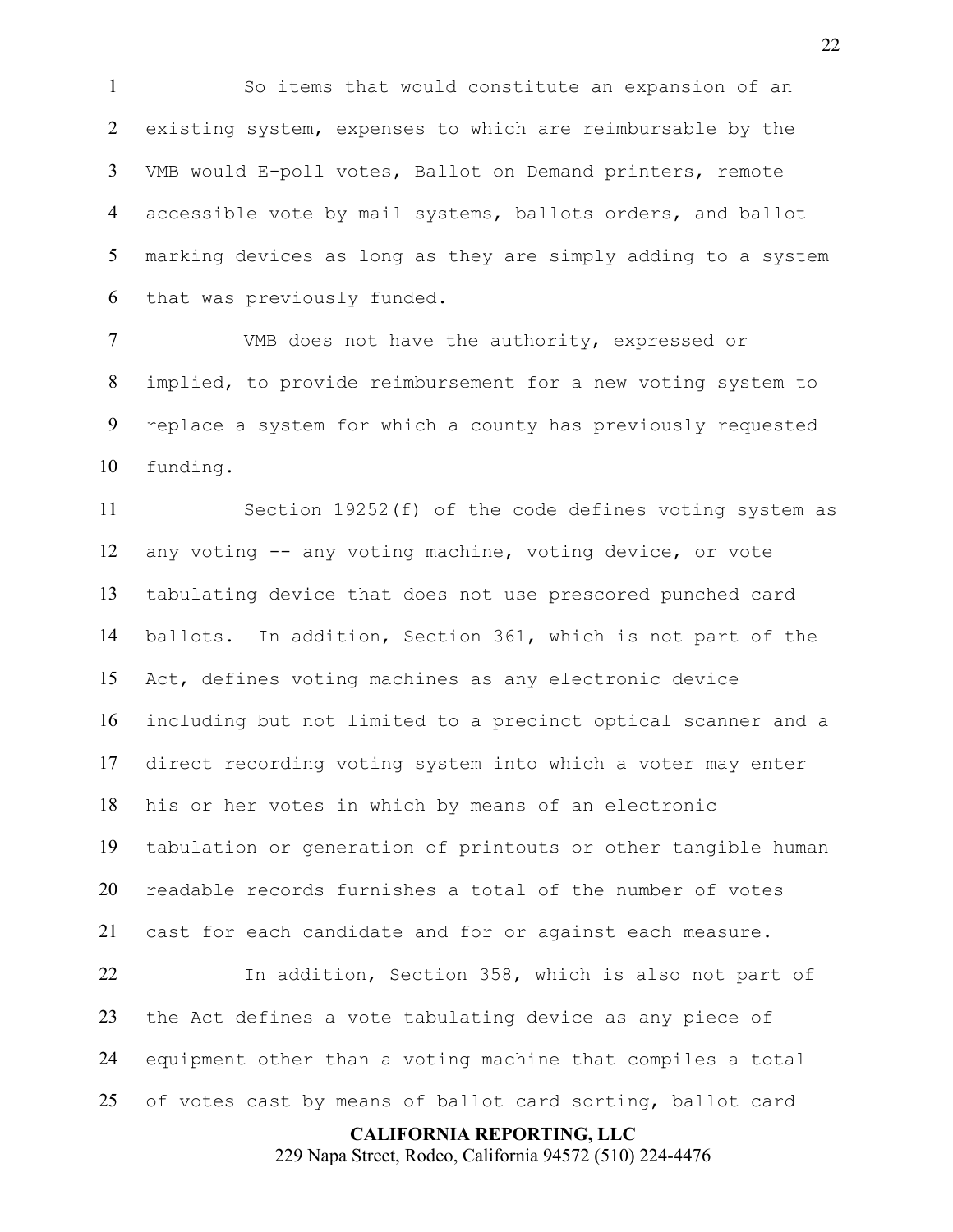reading, paper ballot scanning, electronic data processing, or a combination of that having voted.

So reviewing all three of these sections as a whole, it is apparent that the voting system is made up of several different components. So while Section 19254(c)(3) precludes the VMB from reimbursing a county that has already requested funding for a new voting system, a county that has only received reimbursement for certain components is not precluded from receiving reimbursement for other components that make up the whole system. Thus, we read Section 19254(c)(3), that's prohibiting the VMB from reimbursing the county from replacing an entire voting system for which the county has requested fund money and any individual components for which the county previously requested fund money.

The VMB staff here, we tried to read all the statutes in the most liberal way that would lead to reimbursement for replacement piece of voting equipment. That is just not possible under the constraints provided in the Elections Code that were enacted nearly 18 years ago.

So in summation, the VMB may authorize reimbursement for an expansion to a county's voting system but not for replacement of equipment for which reimbursement was previously made by the VMB.

CHAIR KAUFMAN: Okay. And I should just add that 25 I  $-$  in the context of staff preparing this report, we did

**CALIFORNIA REPORTING, LLC**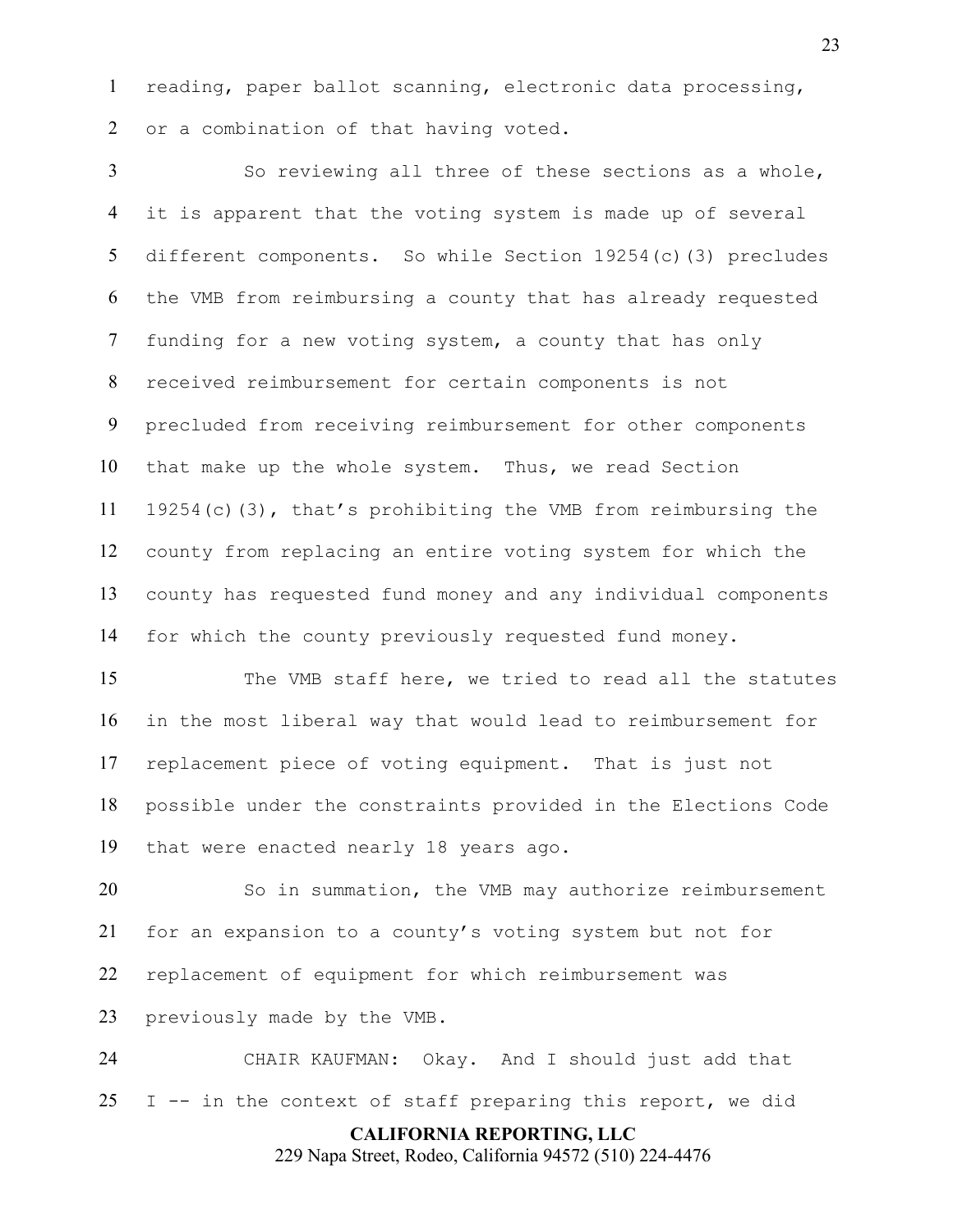have a conversation, I did participate in the meeting staff. I guess I would just like to emphasize on the record that staff and I spent a fair amount of time scratching our heads trying to figure out a way to read these statutes that would allow more leeway for this board to be able to provide funding to certain counties that may have locked in to a system years ago not knowing what was ahead of them. And now seeking to come back and, you know, replace those systems with something that is now more state of the art, if you will.

And you'll recall, this is the situation we had with San Luis Obispo --

13 MS. AWANO LAGMAY: Okay.

CHAIR KAUFMAN: -- last month. You know. And unfortunately, it just seems like we'd be strained a little too far to just ignore the language and statute which seems pretty clear and does not provide us with a lot of leeway to do with we might like to do but we're somewhat constrained from doing.

And of course part of the problem is nobody anticipated when this statute was enacted in 2002 that almost 18 years later, as Robbie says in his memo, you know, we'd be talking about the third generation, I think, of loading equipment, you know, that's now, being implemented.

So, you know, I think unless changes are made

**CALIFORNIA REPORTING, LLC**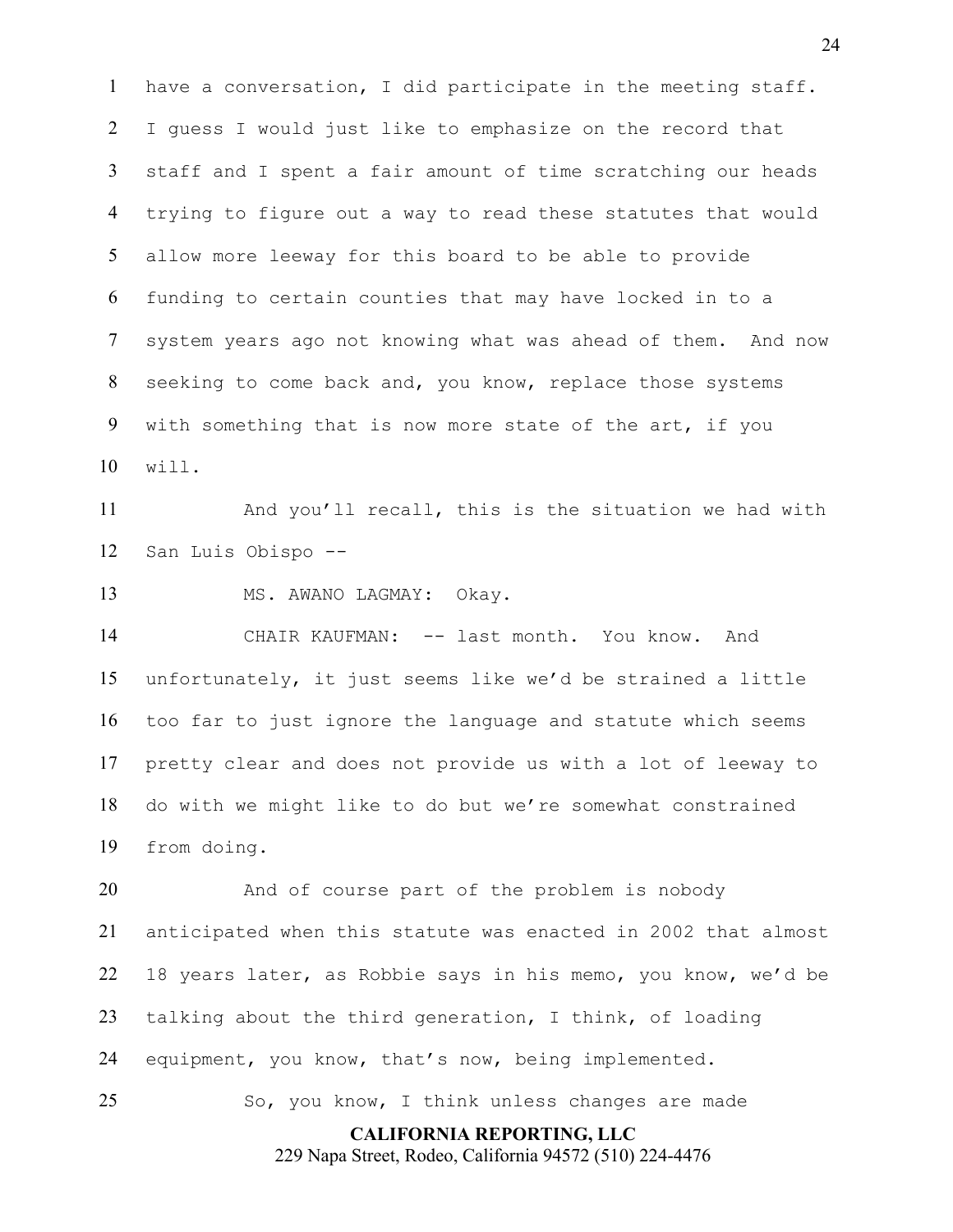somewhere down the line, folks are going to have look elsewhere for making those type of changes. Elsewhere other than the VMB for funding of those particular types of expenses. There are still plenty of things that this board can, you know, award funding for, including as discussed in the memo, components that expand the system rather than trying to replace a system for which the board is already awarded funding.

So that's -- that's a little more emphasis on these points and to give you a little bit of background on it.

MR. ANDERSON: If I can just add, you know, while the VMB is restricted on these types of reimbursements, the counties do have access to two separate pots of money for these expenses so they're not out of pocket.

CHAIR KAUFMAN: Okay. And that's what, one being federal and one being the additional state fund?

MR. ANDERSON: There's two additional state funding grants, one from '18 and one this year.

CHAIR KAUFMAN: Okay. So there's actually two state pools of money.

MR. ANDERSON: Yeah. And those are pretty broad for what to be -- what they can be used for.

CHAIR KAUFMAN: Go ahead, Gabe.

MR. SANDOVAL: I want to thank the Chair and the

staff for all the time they worked on this.

## **CALIFORNIA REPORTING, LLC**

229 Napa Street, Rodeo, California 94572 (510) 224-4476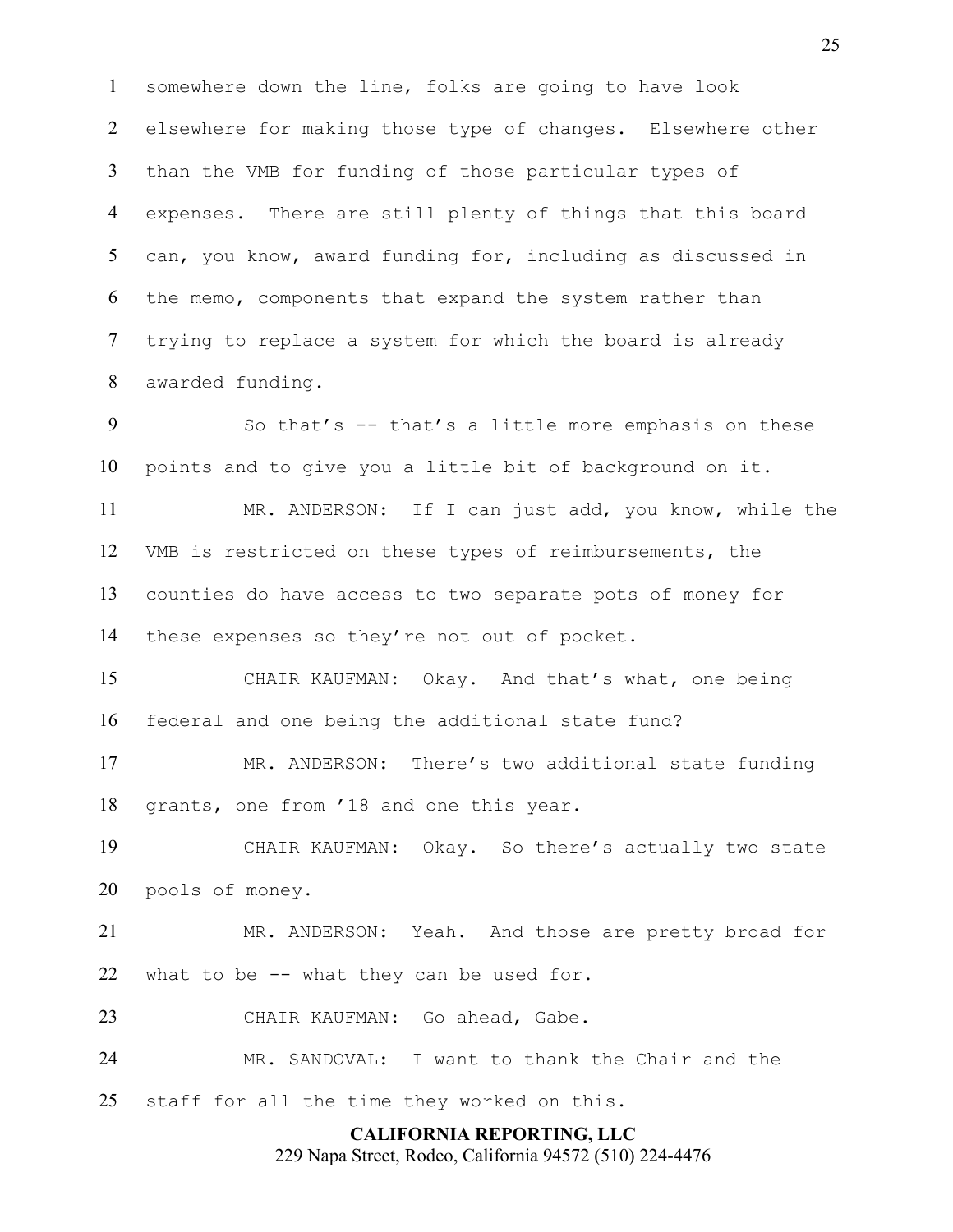I'm wondering in your research and with the issues, one of the questions that was raised or issues that was raised by San Luis Obispo is that they in fact did not gain funds for a new system but just enhancing for accessibility for those individuals grant disabilities and as a result they never made the request. And I was wondering could that fund for accessibility fall in a component of the system as opposed to request for a new system? I wanted to get a sense from that particular area, what your thoughts are. MR. ANDERSON: I think that would be a valid expansion just so long as the VMB hadn't previously reimbursed for that equipment. MR. SANDOVAL: Okay. And it's your estimation that what the county asked for previously was a new system as opposed to a component to make it accessible to those individuals with disabilities?

17 MR. ANDERSON: Yes.

18 MR. SANDOVAL: And why is that?

19 MR. ANDERSON: Well, they had -- they requested --the first phase was they purchased certain type of accessible system and they were reimbursed. And then when they came back for the award in September, it was to be reimbursed for basically the same equipment. Not the same thing they bought, but a different version of the same equipment. If that makes sense.

> **CALIFORNIA REPORTING, LLC** 229 Napa Street, Rodeo, California 94572 (510) 224-4476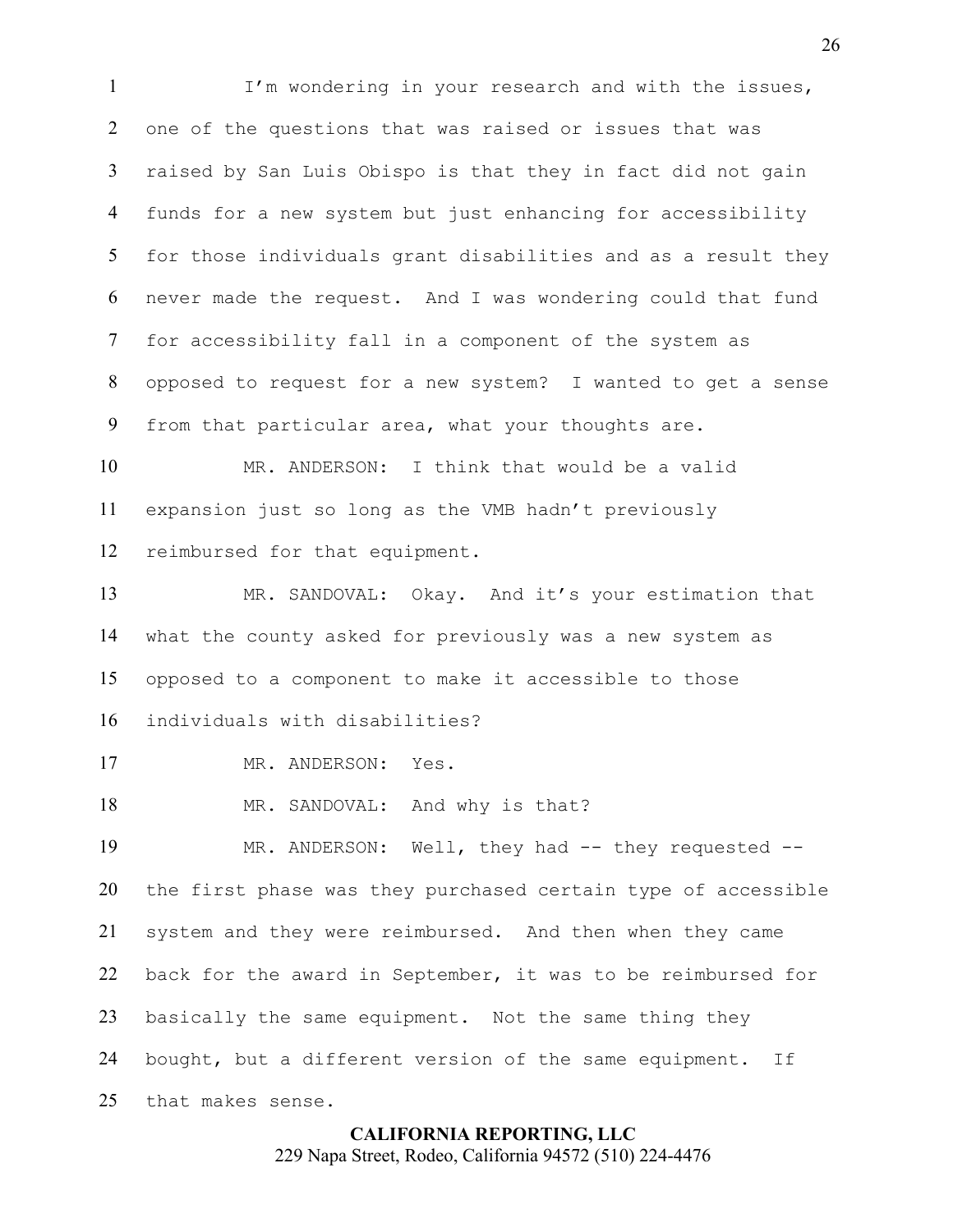1 MR. SANDOVAL: Well, it makes sense. It's a very interesting, unique system.

MR. ANDERSON: Yes.

MR. SANDOVAL: Because you had an existing system, you needed to make it accessible to individuals with disabilities. And the argument is that -- and maybe the laws just aren't clear on that and you've obviously looked into the issue.

But it seemed like it was a very unique situation for San Luis Obispo and generally fall into a new system but is it really a component request that would be an expansion.

CHAIR KAUFMAN: I think that's the difficulty with that. You know, you'll see when we talk about Humboldt today. I think the first phase that they would seek reimbursement for was to do a limited, you know, provide accessible voting equipment, voting place. So that was kind of the first component that they built on since. And unfortunately, I think -- I keep picking on San Luis Obispo. But, you know, maybe they had foresight or that, you know, they're unlucky but I mean, I think they -- they built that all together when they purchased their equipment initially, 22 so they've already received funding for that, you know, and you can't kind of separate out from whatever else they (indiscernible).

**CALIFORNIA REPORTING, LLC** MS. AWANO LAGMAY: So Mr. Chair, we'd also like to

229 Napa Street, Rodeo, California 94572 (510) 224-4476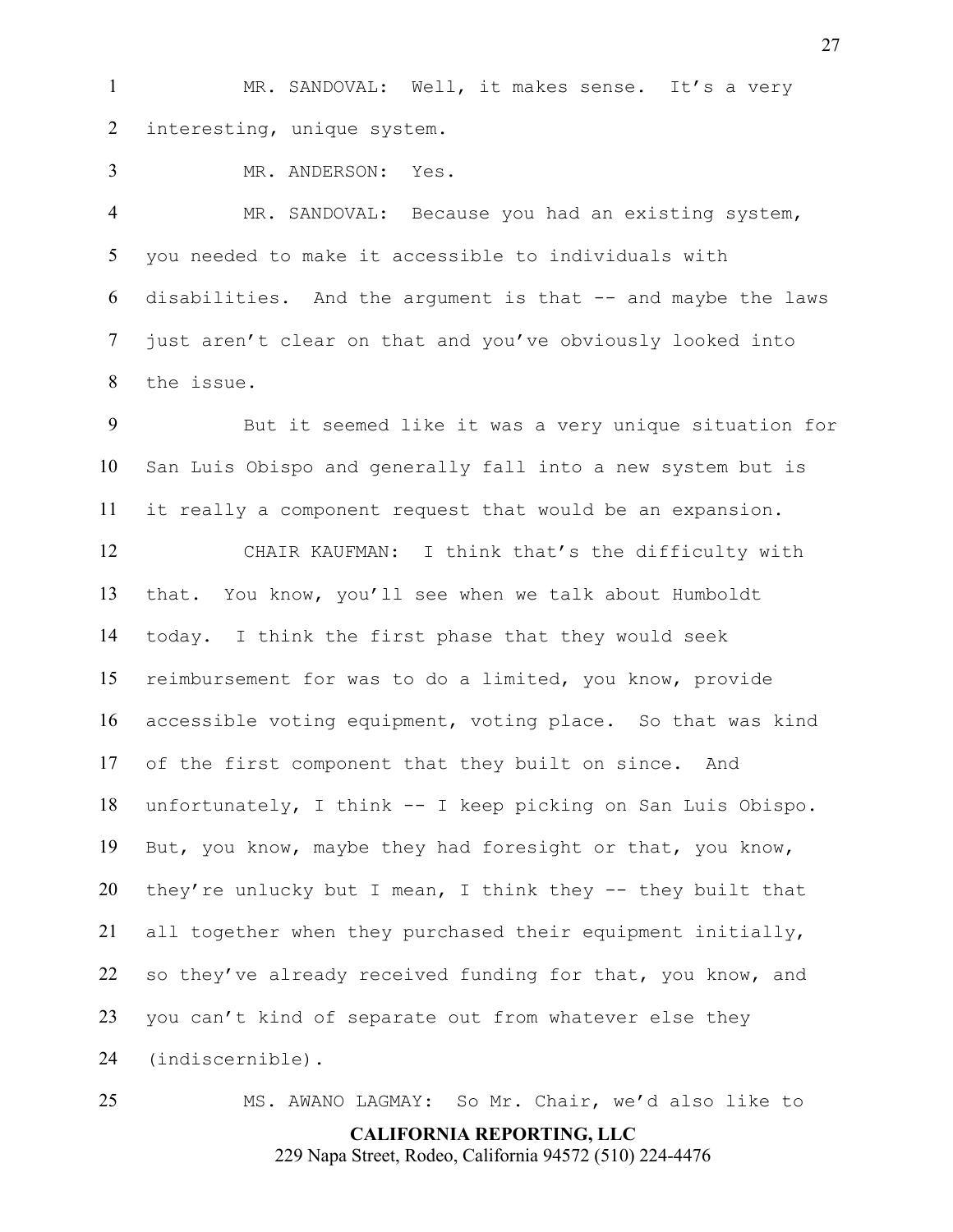thank you very much and staff very much for putting the thought -- your thoughtfulness to the (indiscernible).

Two quick questions. San Luis Obispo has been informed of -- of this -- of the memo and you have shared that with them or you will share that with them?

CHAIR KAUFMAN: We will.

MS. AWANO LAGMAY: And the second thing is, feel very badly for San Luis Obispo but as we ascertained at the last meeting, it is such a unique situation and let's not repeat it or experience by any other county. And I'm just hoping that it could be used for a learning experience for any counties in the future that if they find themselves headed toward this same situation, that they have some sort of outreach or access to information to understand that -- that it won't be a surprise to them that -- that this unfortunate denial was made to San Luis Obispo and therefore precedent having been set that it's happening with them too.

Did you see where I'm going with this? Yeah, that they -- if this seems to be developing with any other county, that they have adequate notification that this type of issue was looked at and a decision was rendered.

Okay. Thank you.

CHAIR KAUFMAN: Okay. Any further questions? Commissioner LaVine, I know you're new to this,

you're probably trying to absorb this all.

**CALIFORNIA REPORTING, LLC** 229 Napa Street, Rodeo, California 94572 (510) 224-4476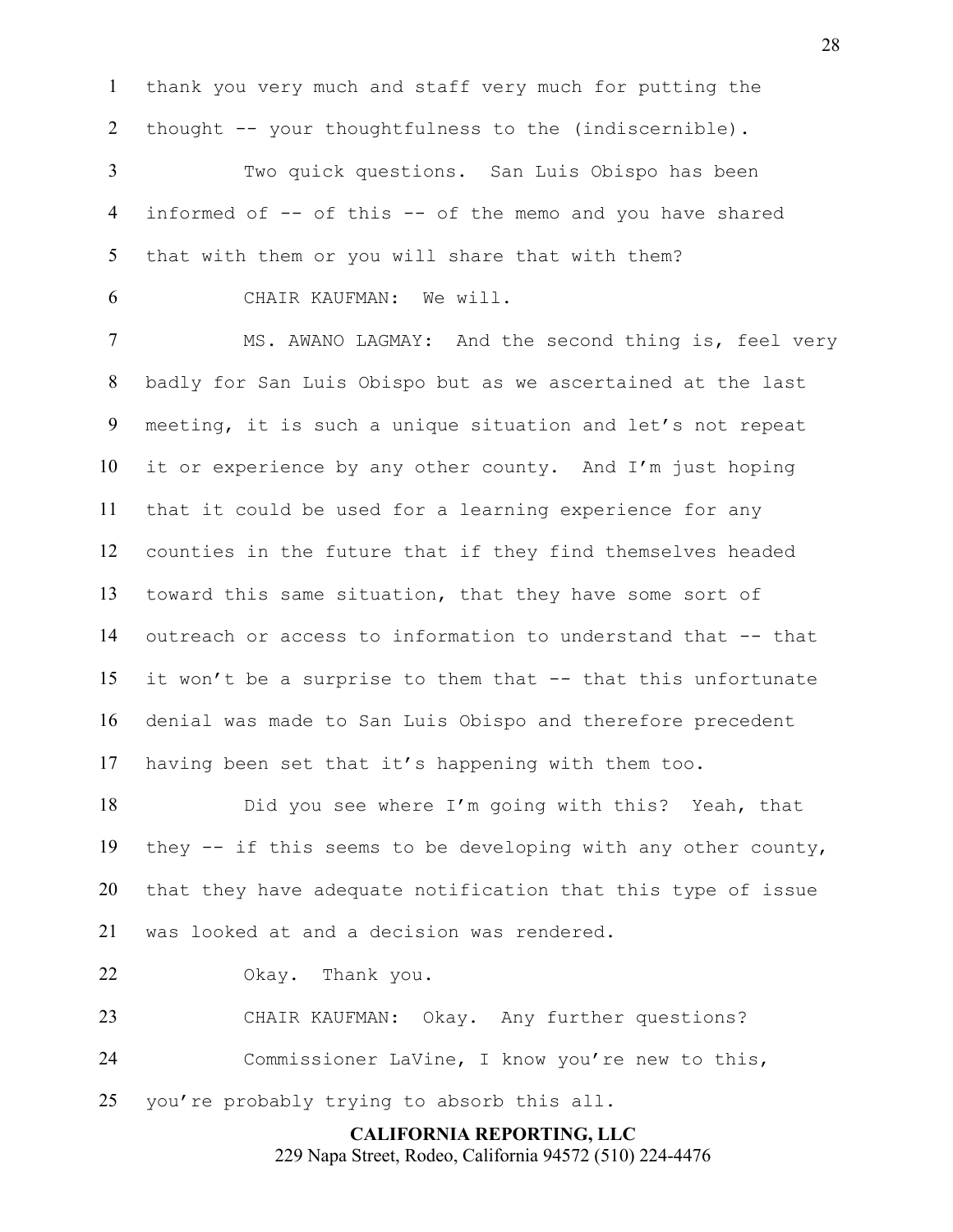MS. LAVINE: Uh-huh.

CHAIR KAUFMAN: And so I don't know if you have any questions --

MS. LAVINE: No, I read through the -- 5 CHAIR KAUFAN: -- in the original nature. MS. LAVINE: -- minutes from the last meeting and through all these reports. Thank you.

CHAIR KAUFMAN: And I know that we all got these memos, final versions of memos this morning. I don't know whether any additional thought is needed. I mean, we had a discussion on this. Again, I don't know if we actually need to vote on adopting this as a policy. I mean, it's in the statute itself, it's clarifying the statute itself, so I think the memo speaks for itself unless we have any direction of staff to pursue any other issues on this.

16 Is everybody comfortable with that?

MS. AWANO LAGMAY: It would seem to me, Mr. Chair, that to close it properly, we should adopt the report to close the issue. Otherwise, it leaves it open. I just -- I just think we should adopt the report.

CHAIR KAUFMAN: Okay. Do you want to make a motion to that, then?

MS. AWANO LAGMAY: Yeah. I move that we adopt the 24 staff report of November  $15<sup>th</sup>$  dealing with the clarification of expansion versus replacement.

> **CALIFORNIA REPORTING, LLC** 229 Napa Street, Rodeo, California 94572 (510) 224-4476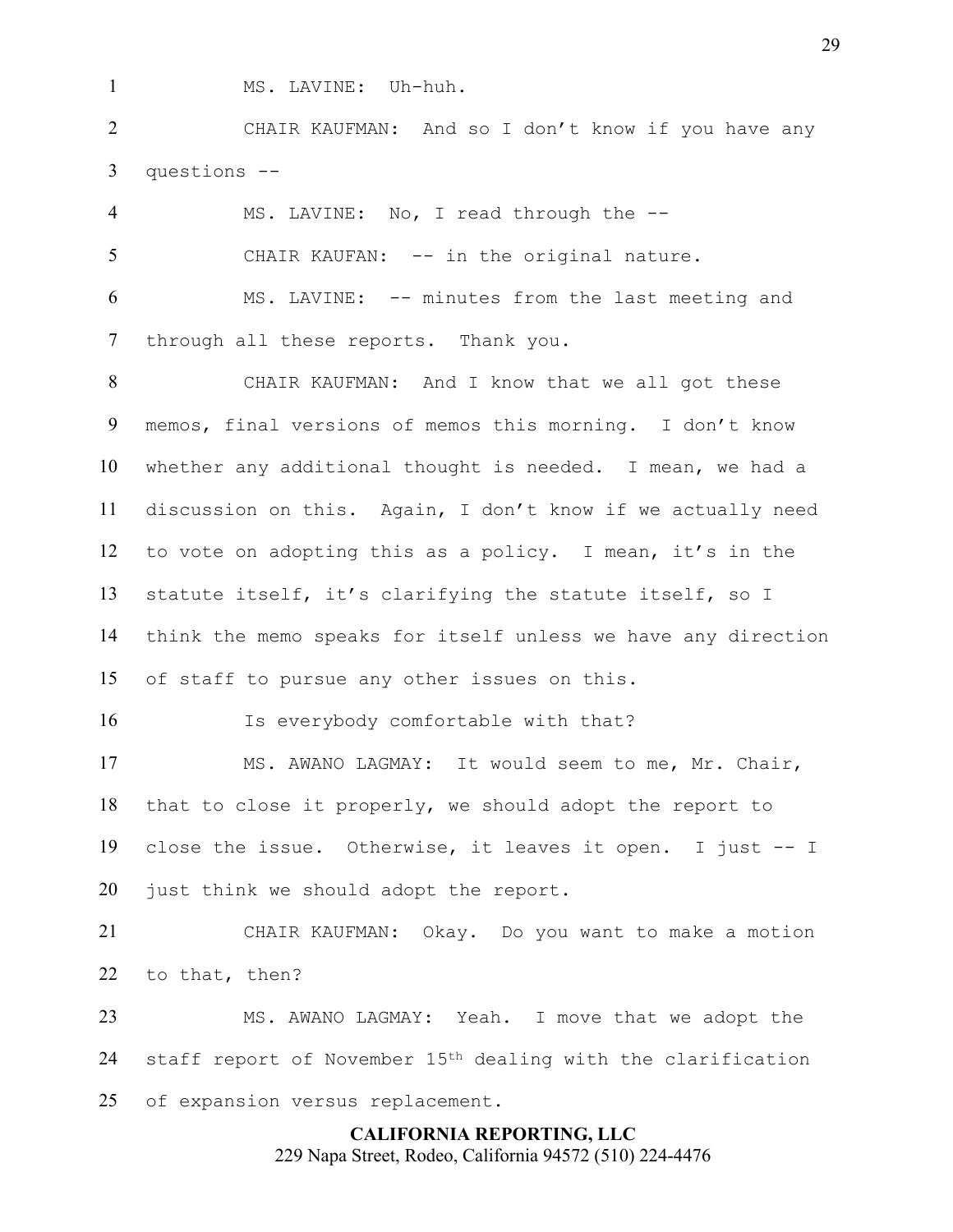- CHAIR KAUFMAN: Do I have a second?
- 2 MS. LAVINE: I'll second that.
- CHAIR KAUFMAN: Okay. Why don't we take a vote --
- Stacey, why don't you call the roll on this.
- 5 MS. JARRETT: June Awano Lagmay.
- MS. LAGMAY: Oh, aye to adopt.
- MS. JARRETT: Gabriel Sandoval.
- 8 MR. SANDOVAL: Aye.

9 MS. JARRETT: Jill LaVine.

- 10 MS. LAVINE: Aye.
- 11 MS. JARRETT: Steve Kaufman.
- CHAIR KAUFMAN: Aye.
- Okay. Thank you all.
- 14 MR. SANDOVAL: Thank you.
- CHAIR KAUFMAN: Thank you, Robbie.
- 16 MR. ANDERSON: You're welcome.
- MS. LEAN: Sorry. I have one clarifying question.
- 18 On the first memo -- this is an -- it was a
- clarification that he staff report put it in writing for the
- first one. It was a clarification of election of Section
- 19254(c)(3). Is that something else we would like to adopt?
- CHAIR KAUFMAN: You know, we had talked about just taking the report, but -- but, sure, we might as well just
- adopt it so that we have it on record.
- So let's do that again. So let's go back to

**CALIFORNIA REPORTING, LLC**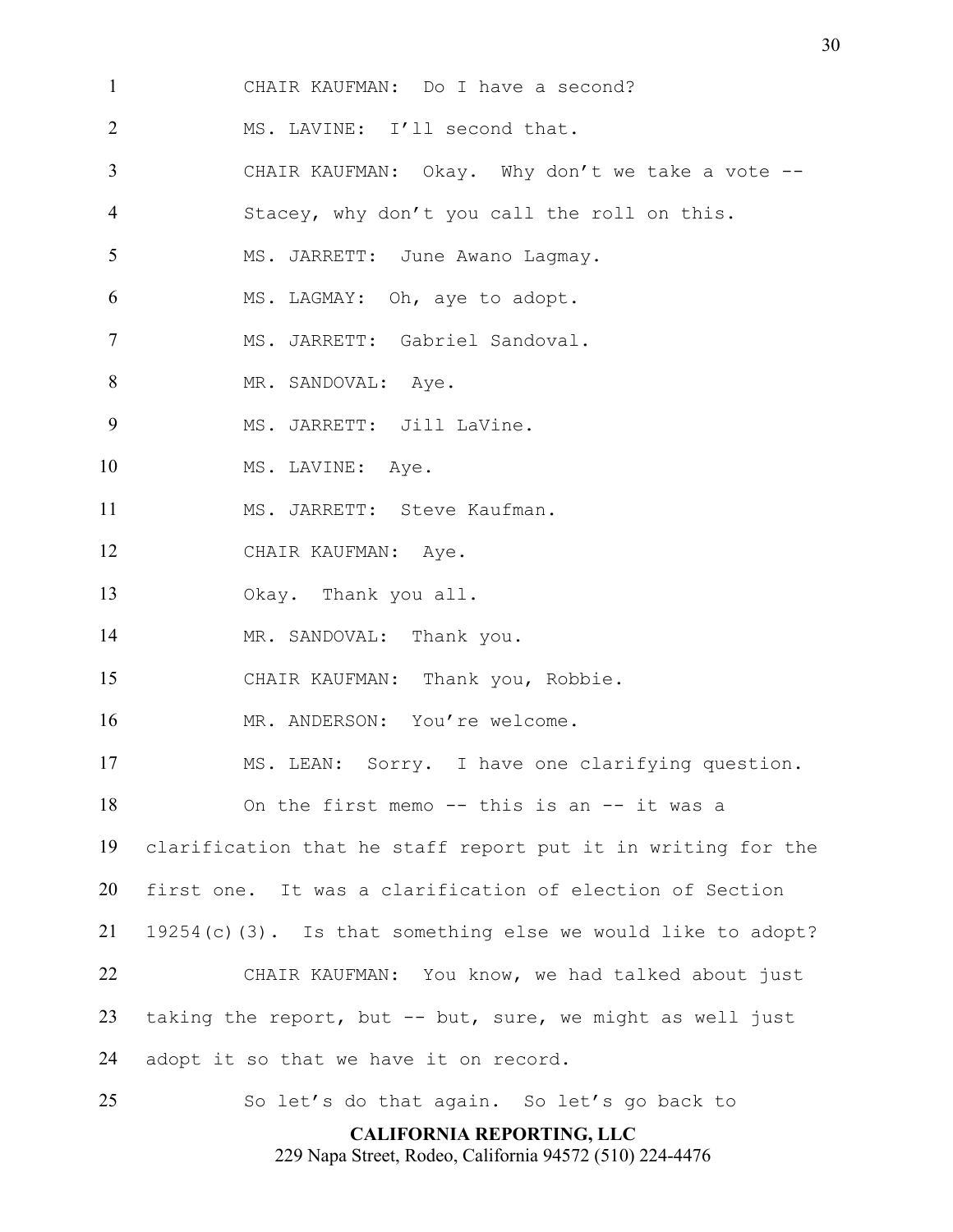**CALIFORNIA REPORTING, LLC** Item 6 -- 6a on the agenda, it's the Memorandum for Robbie Anderson regarding certification of elections -- clarification -- I've got -- Jana and I both have -- MS. LEAN: Yeah. 5 CHAIR KAUFMAN: -- vision problems. Clarification of Election Code Section 19254(c)(3). Is there a motion to adopt (indiscernible). 8 MS. AWANO LAGMAY: I move to adopt -- I move to adopt. MR. SANDOVAL: Second. CHAIR KAUFMAN: Okay. We have a motion from Commissioner Lagmay and second from Commissioner Sandoval. Let's just do a vote -- do a roll on this too. We need to give Stacey something to do. MS. JARRETT: All right. June Awano Lagmay. 16 MS. AWANO LAGMAY: Aye. MS. JARRETT: Gabriel Sandoval. 18 MR. SANDOVAL: Aye. MS. JARRETT: Jill LaVine. 20 MS. LAVINE: Aye. 21 MS. JARRETT: And Steven Kaufman. CHAIR KAUFMAN: Aye. All right. Now we're on the record on it. Okay. Let's go to the fun part. Item 7, Project Documentation Plan and Review and Planning Award Approval for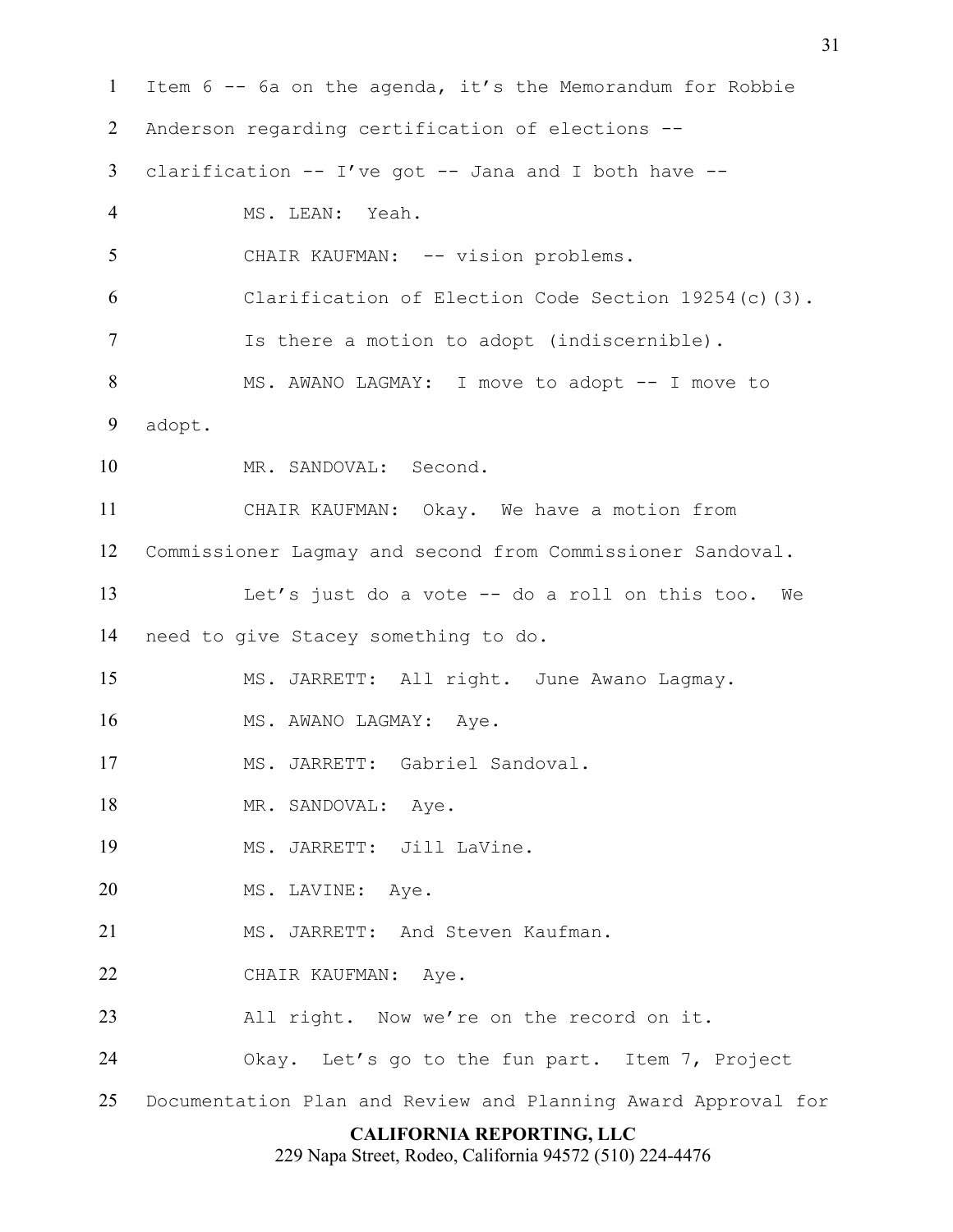Humboldt County.

MS. KAKU: Okay. So today we have Humboldt County here for the Phase 3 of their voting modernization. Initially they were out approving for \$986,404.95 for their Phase 1. We will have awarded \$472,897.62 for their Phase 2. We will have awarded \$313,882.48 with a remaining of \$199,813.85.

This time they're coming forward for their Phase 3 and the total system cost is \$259,259.47. They are asking for \$133,000 -- \$133,922 and they have asked if we would cover that and they paid \$125,000. So a 49, 51 percent difference.

So if -- that is our recommended amount. And if that is approved, they will have a remaining \$65,000. So the -- the hardware that they purchased for this third phase is called the Elevate Ballot Scanner and Signature Recognition, and it's by Fluence Automation. And so they have secured the equipment and will implement it for the March 2020 election. And that's going to be considered based (indiscernible) completed.

**CALIFORNIA REPORTING, LLC** So their Project Documentation Plan does meet the requirements for completeness. And for their -- so for their Phase 1 of election modernization, they purchased the Hart (indiscernible) Accessible Units as submitted earlier to comply with all the standards. For Phase 2 when they came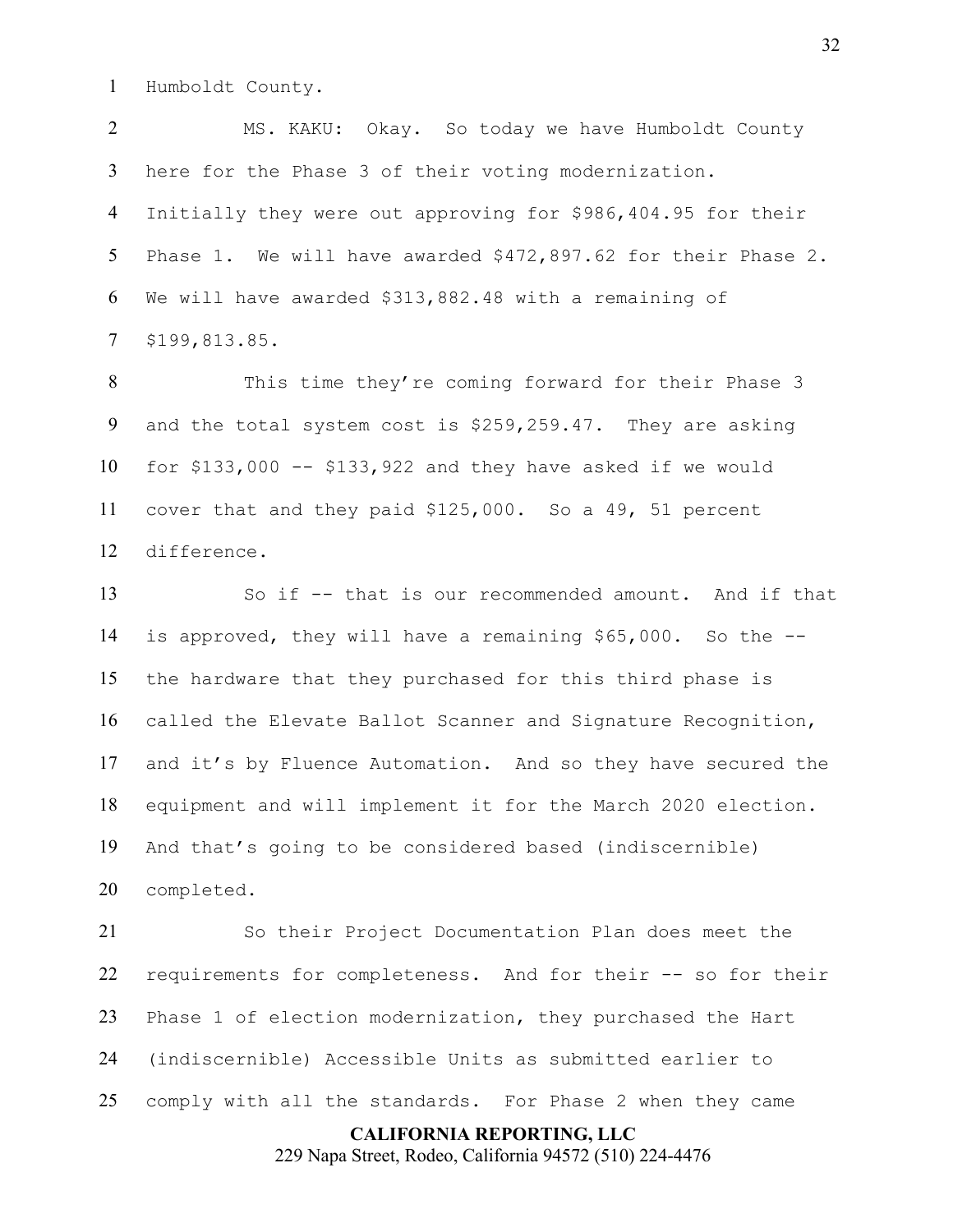back, they purchased their DFM Associates Election Management System and (indiscernible) Hart eScan Optical system for this phase. As I mentioned, they purchased the Fluence Automation Ballot scanner in order to modernize their vote by mail process.

So currently, over 60 percent of the county's voters are permanent vote by mail voters and the county's considering a switch to the VCA model which would increase the amount of VBM ballots. So this is basically just trying to meet a business need for them.

So prior to purchasing the machine, the county's process was completely manual which was neither cost effective nor efficient for their workload. So this processing equipment will be used to sort, scan, and process incoming ballot envelopes at a high speed while capturing and verifying signatures. Additionally, it will interface with their EMS to upload information, generate reports, and track the status of scanned envelopes. It's this all-in-one all-inclusive system for them. So incorporating this advancement with all of these functions will considerably support their county with processing ballots quickly without forfeiting accuracy.

**CALIFORNIA REPORTING, LLC** They anticipate reducing VBM-related labor cost by an estimated 60 percent each election year in addition to increasing efficiency hearing the auditing and tracking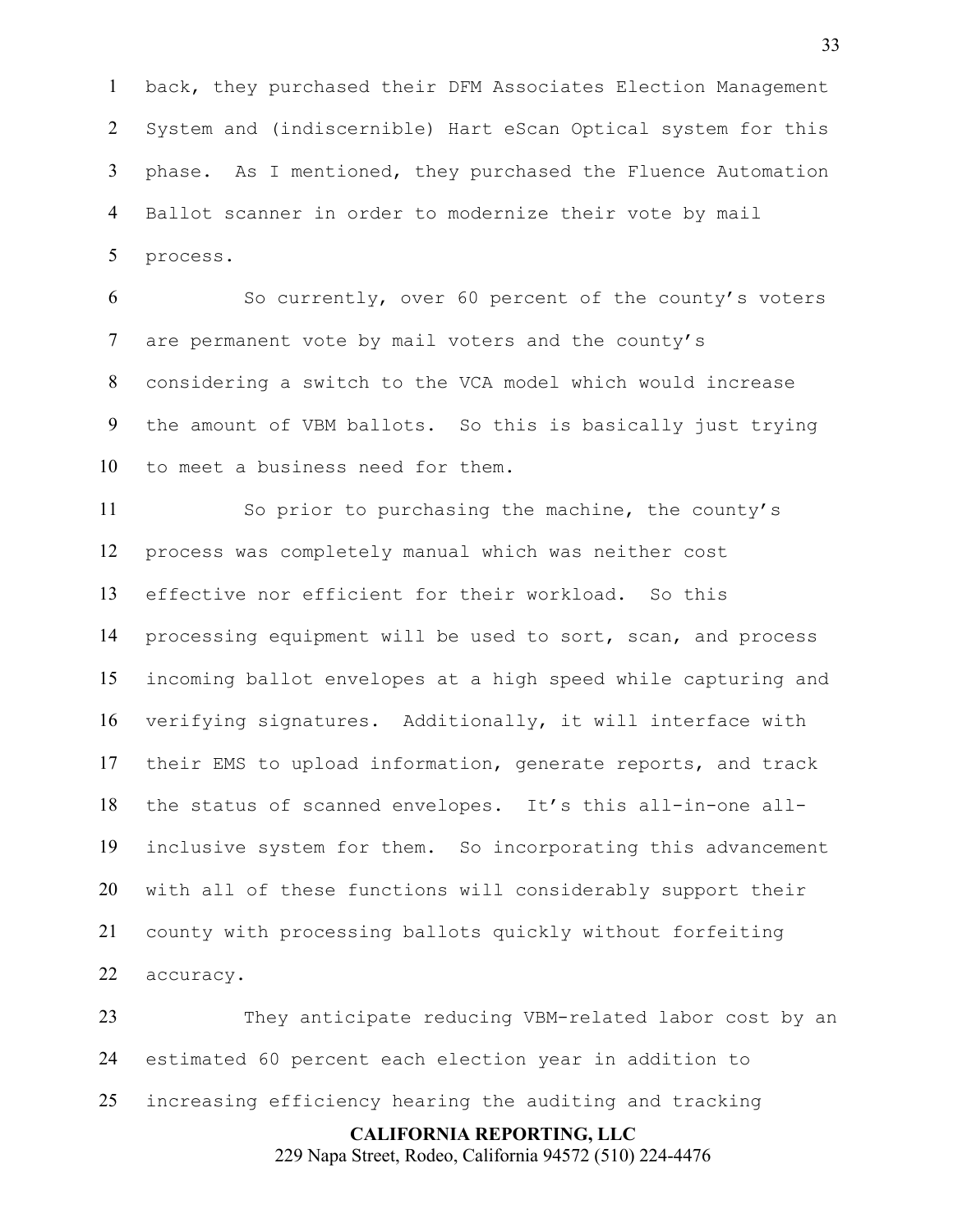process. They will only receive -- oh, excuse me. They're not requesting the total remaining funds but they do intend to come back later to purchase equipment to help them transfer to the VC model. So we do anticipate seeing Humboldt at least one more time for that \$65,000.

So Humboldt County will only receive VMB payments once they've submitted all detailed invoices for this processing equipment. And please note that the staff proposed spending award is based upon allowing reimbursement under Proposition 41 for the Voting Technology Components. The extended service maintenance line items listed in their contract with Fluence Automation would not be covered as a reimbursable payment for Prop 41. A chart of nonallowable expenses is on the next page just outlining this information.

So it is our staff recommendation that they receive for their Phase 3 project, \$132,922.

CHAIR KAUFMAN: And before we turn to Humboldt County, does anyone have any questions for staff on the staff report?

Okay. With that, are you Ms. Sanders?

21 MS. SANDERS: I am.

CHAIR KAUFMAN: Okay. We'd like to welcome Kelly Sanders from the recorder registrar of voters for Humboldt County up to the microphone. And if there's anything you'd like to add beyond what staff just covered, we'd love to hear

#### **CALIFORNIA REPORTING, LLC**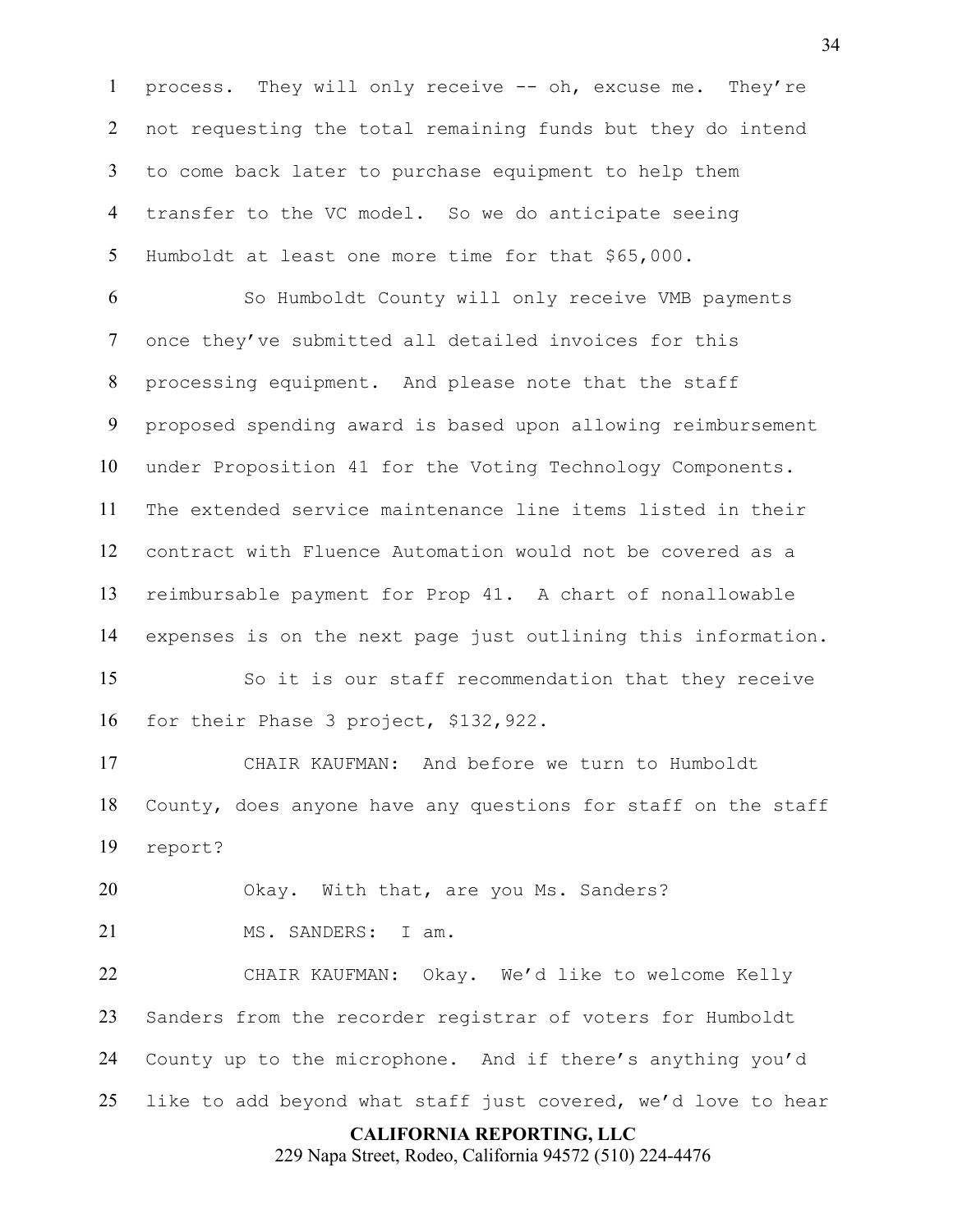from you.

MS. SANDERS: Well, thank you. Thank you very much. And thank you for your consideration here today.

As Jordan said, this would substantially increase our productivity and our efficiency in the office and would add another component of efficiency in our workload. It would also help us to produce results sooner to the public.

I know it's always hard for a small office. I have a staff of six, and we hire probably 14 extra help -- staff people to help us process just the vote by mail ballots. And it takes us, I mean, the entire canvass period to get that done. So the continued increase of vote by mail requests and our consideration of going to a vote center county, this would substantially help us.

So if you have any questions of me, I'm happy to answer.

CHAIR KAUFMAN: I have one question.

18 MS. SANDERS: Sure.

CHAIR KAUFMAN: As one who has spent way too much time in the office of registrars after elections watching vote by mail ballots being processed, am I to understand that this -- this system that you're getting -- I've seen different models.

MS. SANDERS: Uh-huh.

CHAIR KAUFMAN: Is this one of the models where

## **CALIFORNIA REPORTING, LLC**

229 Napa Street, Rodeo, California 94572 (510) 224-4476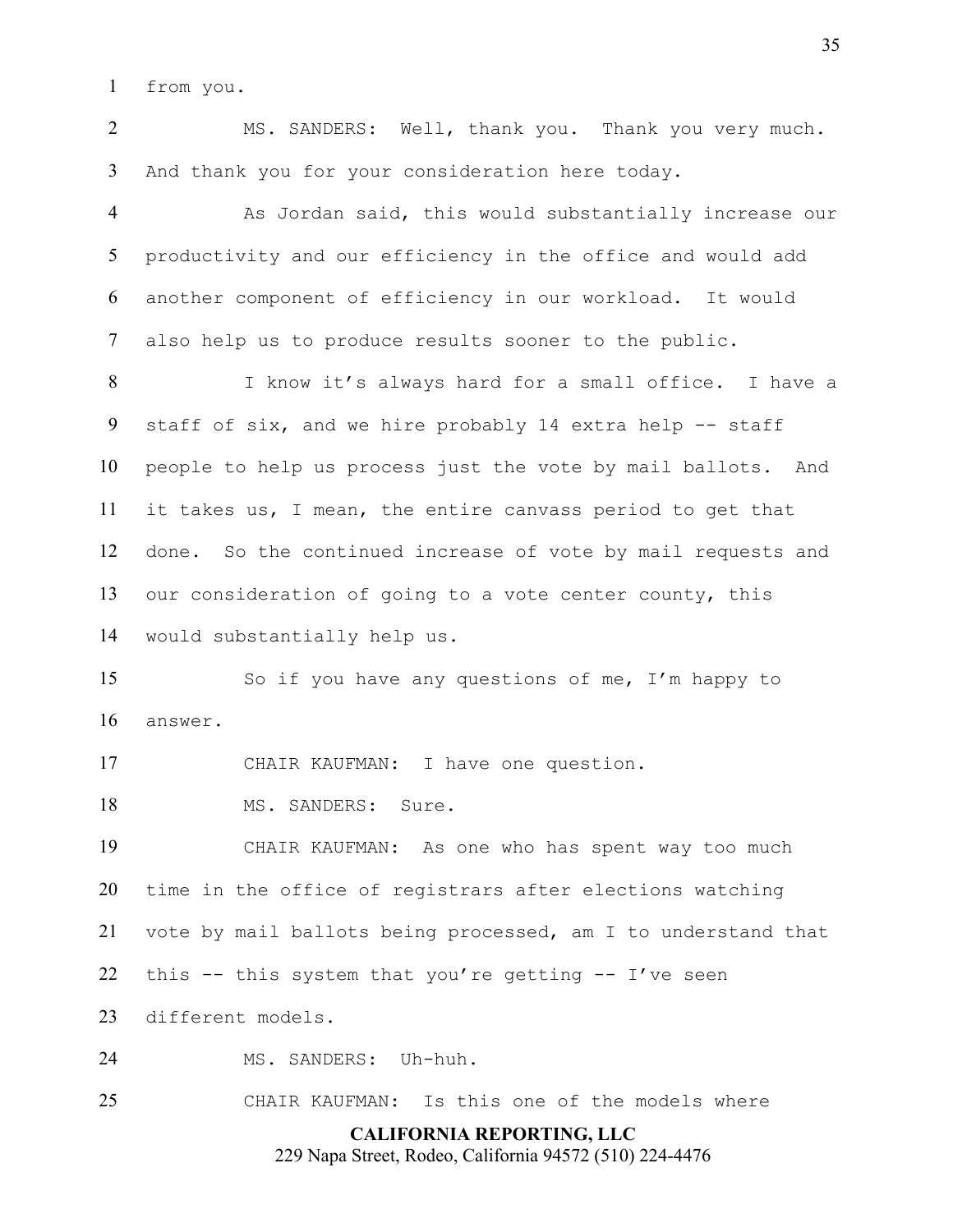literally the -- the computer itself matches the signature on the vote by mail ballot with the registration signature and it generate -- it basically looks for lines that match up and tells you if there are more than a certain number that don't line up?

MS. SANDERS: Yes, it does have that signature recognition software. It scans up to 18,000 return vote by mail envelopes per hour. Not that we would ever have -- we would save up that many, but it captures the signature or if it doesn't have a signature, a signature that doesn't match, it will sort those out into a bin so we can retrieve those quickly and get letters out to the voters so they have the opportunity to correct that so we can count their ballot.

We still plan to verify the signatures even though we're using the automatic signature recognition. This will be our first time using it, and we just feel that for the first time, anyway, that we would really like to verify all the signatures ourselves.

CHAIR KAUFMAN: Oh really?

20 MS. SANDERS: It'll bring them up on our system, interface with our Election Management System and it'll bring four signatures up side by side on the computer screens. So that allows us to leave our ballots in our secure area rather than our workers bringing them out to their desks and scanning the ballots at their desks. So they'll remain in

#### **CALIFORNIA REPORTING, LLC**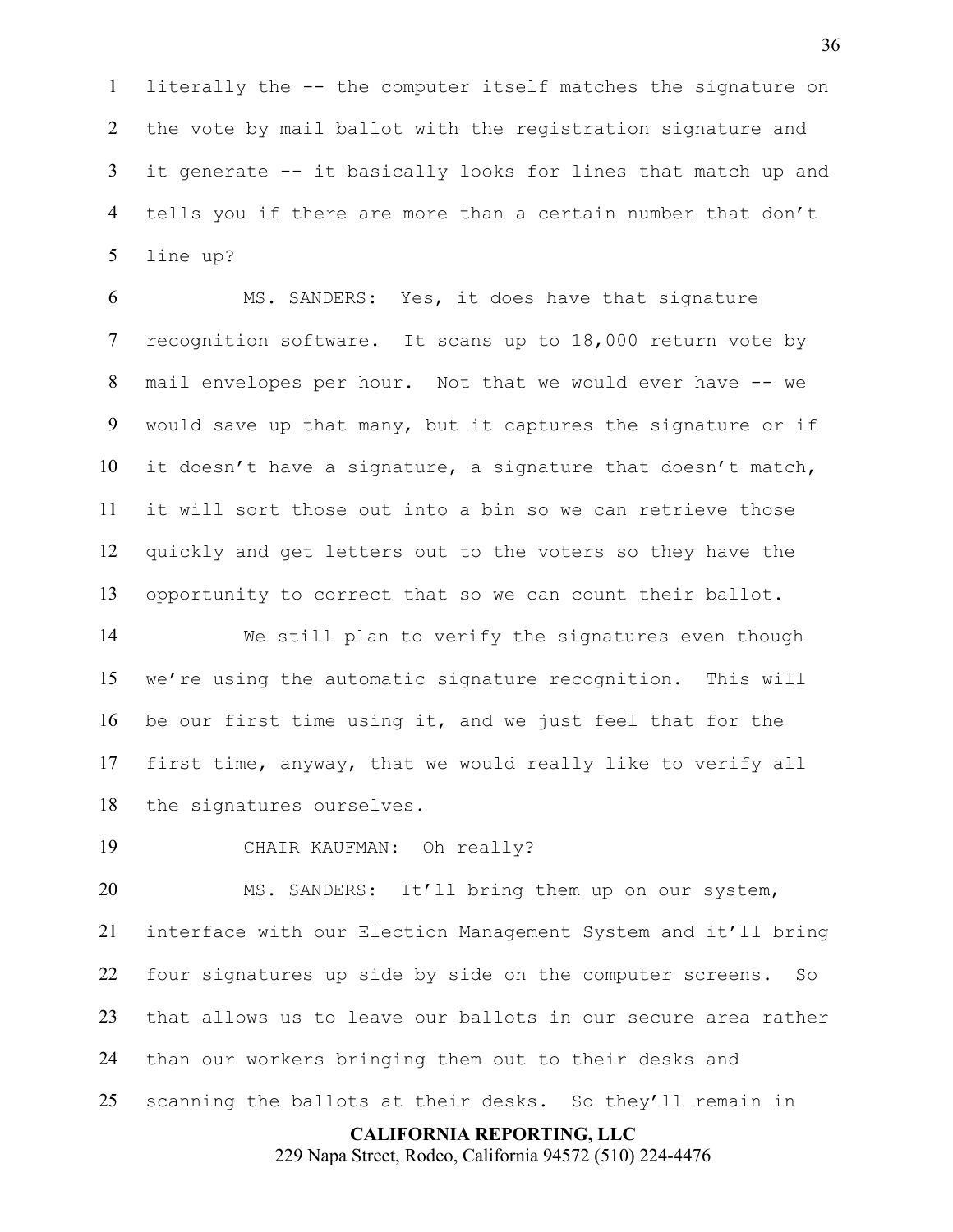our secure area so that will increase the security as well. CHAIR KAUFMAN: But that's just an initial phase that you're going to go through on this first election just to be able to assist -- MS. SANDERS: It is. We want to get a feel to it. Feel for it before we do that. CHAIR KAUFMAN: Does the purchase of this ultimately is to avoid having to spend personal -- MS. SANDERS: It is. 10 CHAIR KAUFMAN: -- time doing that? 11 MS. SANDERS: It is. CHAIR KAUFMAN: And then in the future, you will only have -- you will only have staff manually reviewing signatures that get put in that category of not matching for some reason -- 16 MS. SANDERS: Correct. CHAIR KAUFMAN: -- based upon the computer profile which then people can manually look at and make determinations on it, contact voters about. MS. SANDERS: That's correct. And I believe you can set the level of confidence of the system. And that's one of the things that we'll be looking at to see where we want that level of confidence for the future on the signature recognition. CHAIR KAUFMAN: Right. Okay.

> **CALIFORNIA REPORTING, LLC** 229 Napa Street, Rodeo, California 94572 (510) 224-4476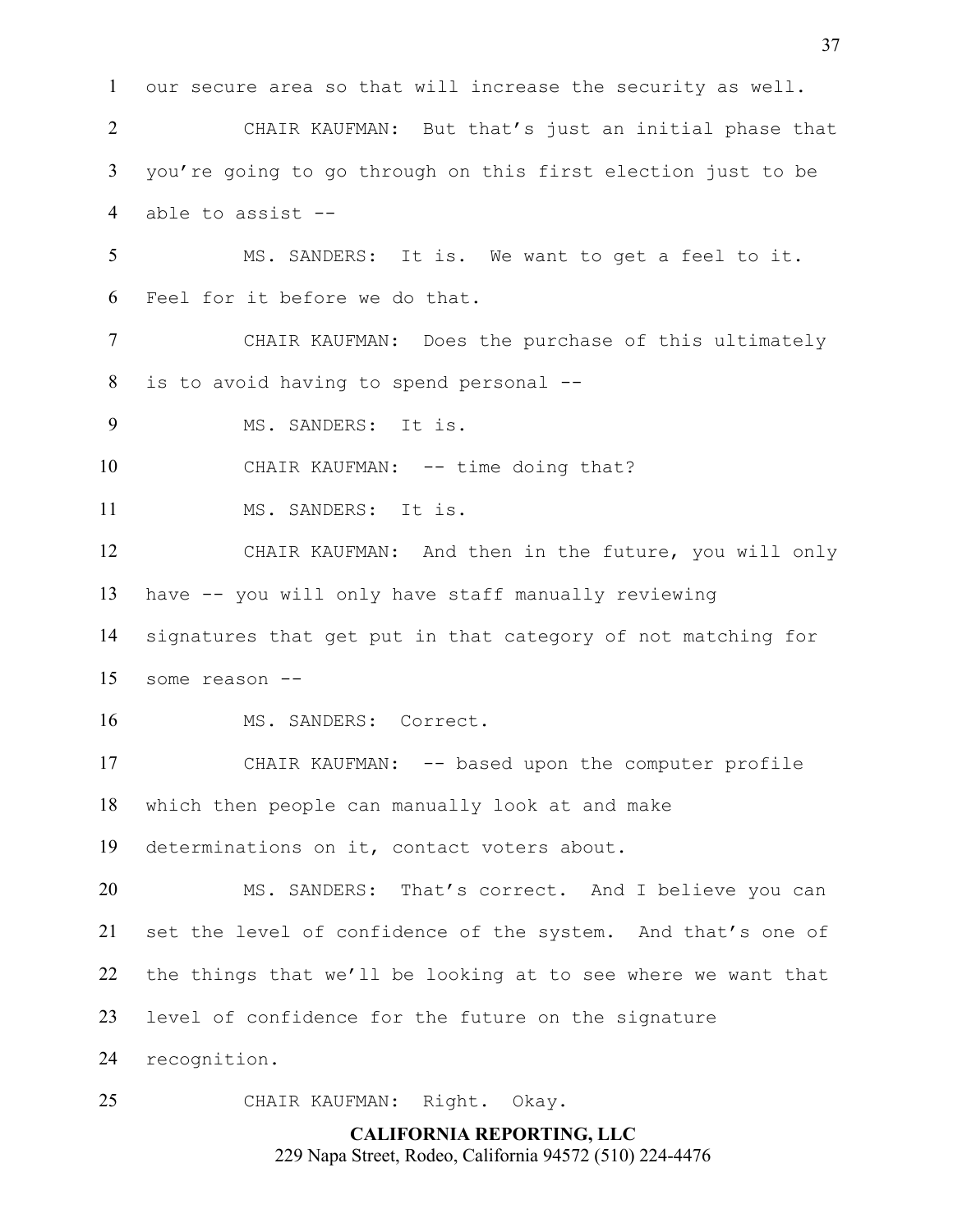**CALIFORNIA REPORTING, LLC** 1 MS. AWANO LAGMAY: No questions. CHAIR KAUFMAN: Others? Questions? MR. SANDOVAL: Do you know what other counties are using this system? MS. SANDERS: There's quite a few. The ones I can think of off the top of my head are Sonoma County, Solano. 7 Let's see, I know there -- I know there are many others, I'm not thinking of -- there are several systems out there, but I know that Sonoma County and Solano definitely use the Fluence Elevate System. CHAIR KAUFMAN: Anybody else? Okay. Thank you, Ms. Sanders. MS. SANDERS: Okay. Thank you very much. 14 MR. SANDOVAL: Thank you. CHAIR KAUFMAN: Okay. Do we want to have a motion to approve the recommended funding award request for Humboldt County? 18 MR. SANDOVAL: So moved. CHAIR KAUFMAN: Let's state the amount for the record. The recommendation is for issuance of a funding award letter in the amount of \$133,922. MR. SANDOVAL: So moved. CHAIR KAUFMAN: So moved. Mr. Sandoval moves. Do we have a second?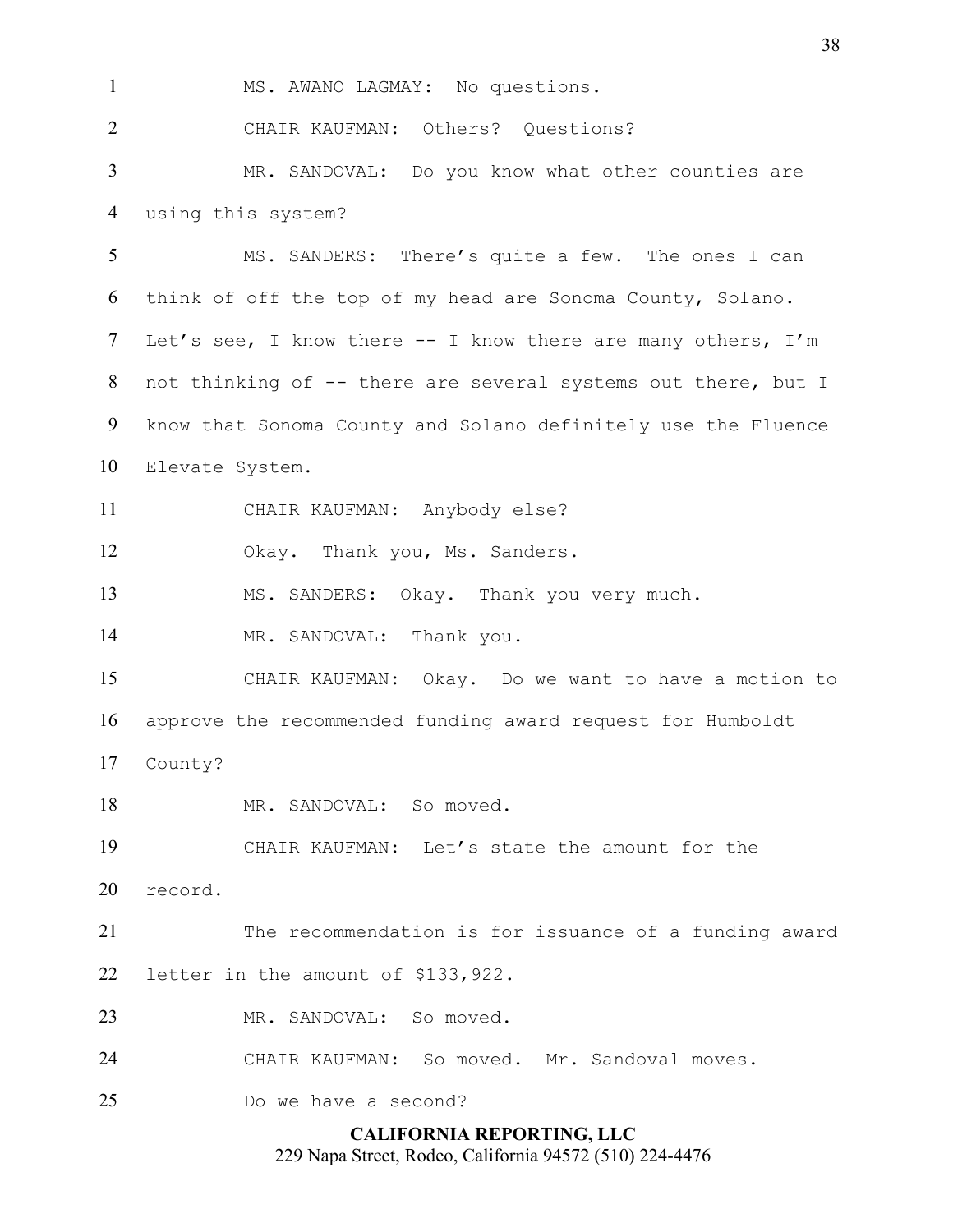MS. LAVINE: I would like to second. I'll second. CHAIR KAUFMAN: Seems worth showing up today. All right, all in favor of the motion, say aye. 4 MS. AWANO LAGMAY: Aye. 5 MS. LAVINE: Aye. MR. SANDOVAL: Aye. CHAIR KAUFMAN: Any opposed? No abstentions? Okay. 9 MS. SANDERS: Thank you very much. CHAIR KAUFMAN: We have awarded Humboldt County \$133,922 and hopefully it goes to (indiscernible). 12 MS. SANDERS: Thank you very much. CHAIR KAUFMAN: And I'll sign the funding award letter following this meeting. Okay. Other business. I know we have a schedule to go over. So let's talk about that, we referred to it earlier in the meeting. We had some proposed dates for 2020, this is our last scheduled meeting for Calendar Year 2019. And I think the (indiscernible) who knows what our schedule will hold for us as we head into 2020. But January 29th seems to be the only kind of iffy proposition at this point. I have something on my calendar for later that 23 day but I'm not going to let that get in the way that if  $-$ -24 if counties need to come before this board before March  $3^{rd}$ , I want to make sure they have an opportunity to do so. So I

**CALIFORNIA REPORTING, LLC**

229 Napa Street, Rodeo, California 94572 (510) 224-4476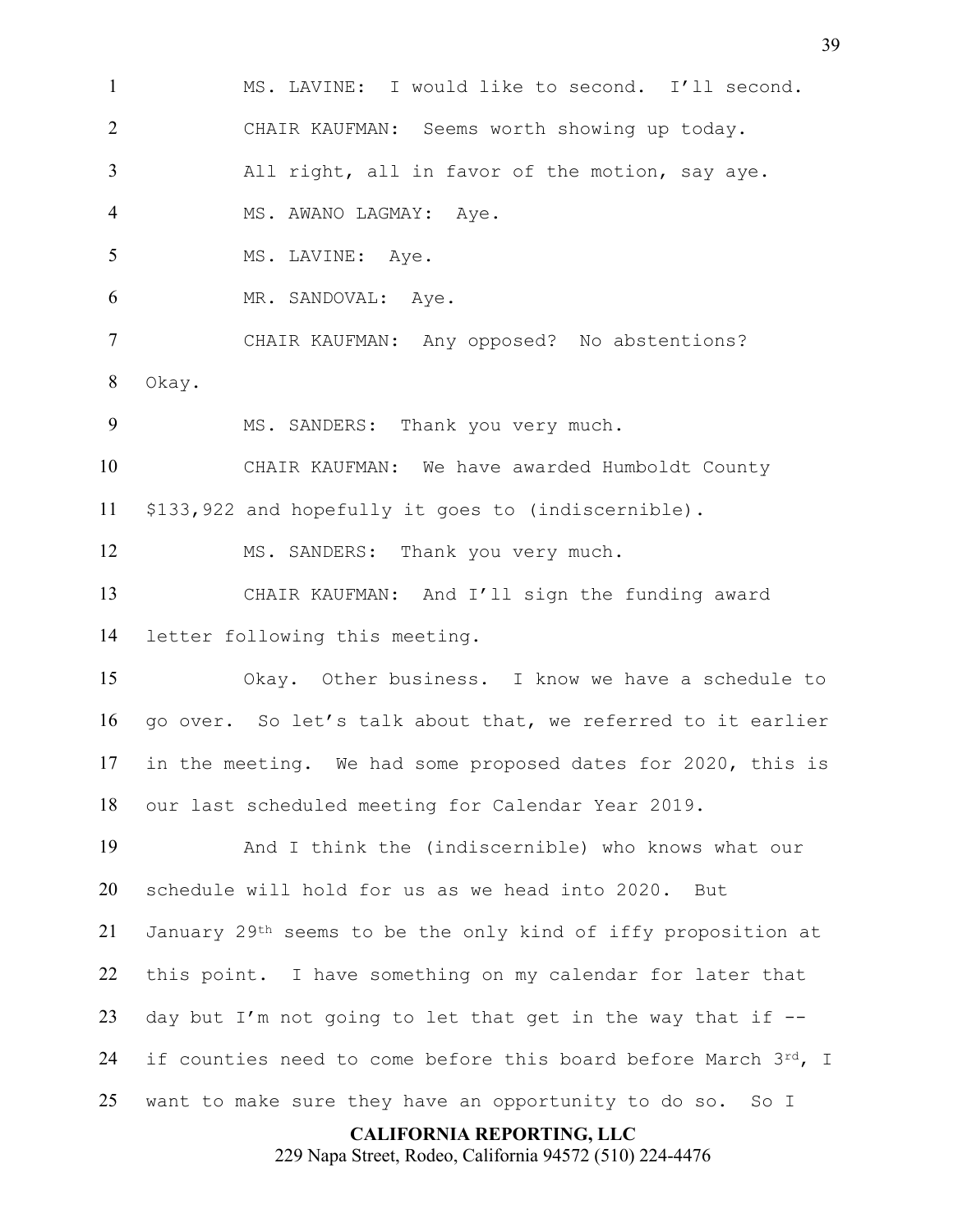think we do need to have something on schedule before then 2 that doesn't run too close to the election. And I presuming the state as a result of your calculations in that regard --

MS. LEAN: We were looking at every potential date that could happen and this is the one date that we all could land on that isn't a deadline date for the counties or for us. So that was where we come up with the date.

8 I would suggest to the board that we set this as tentative and if there's somebody that comes forward, we'll let you know. If not, we will not hold a meeting in January. That would be my suggestion for the entire year.

We could revisit but we -- we scoured through the -- our election calendars, our critical events calendars, and everything related to the elections for the counties, (indiscernible) and this is what we've come up with as the best possible. Hopefully this is -- will work for everybody. But take a look and come back. I would suggest if you're okay with it, we can put it as tentative now and notify the counties, then we can get some good feedback on which ones will be coming forward.

CHAIR KAUFMAN: Yeah. As I said, I've got something later that day but I can work around that so I don't want that to hold up the process.

I don't know if anybody else has some big blocks on their calendar that these dates won't foul up at this point

> **CALIFORNIA REPORTING, LLC** 229 Napa Street, Rodeo, California 94572 (510) 224-4476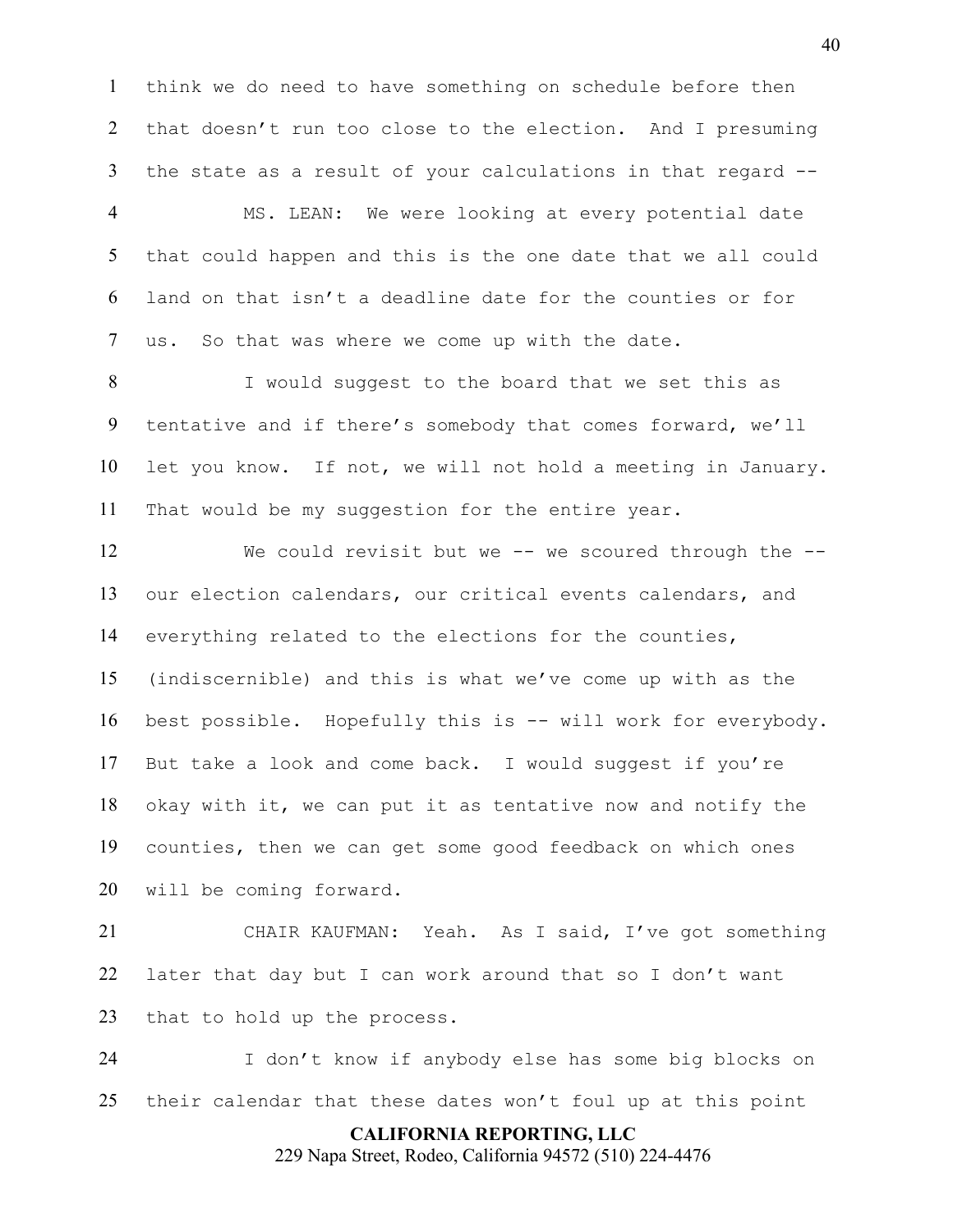but.

MS. AWANO LAGMAY: These are fine with me. CHAIR KAUFMAN: Okay. We can be as flexible as we need to be. But let's adapt this as a tentative calendar for now going forward. MS. LEAN: We will definitely be informing the counties of this potential schedule. CHAIR KAUFMAN: All right. Any other business that we need to discuss today? 10 MS. LEAN: No, sir. CHAIR KAUFMAN: Okay. Then I'll take a motion to adjourn this meeting. Anybody? MS. AWANO LAGMAY: I move to adjourn. CHAIR KAUFMAN: Thank you, June. MS. AWANO LAGMAY: You're welcome, Mr. Chair. CHAIR KAUFMAN: Gabe will second? 17 MR. SANDOVAL: Second. CHAIR KAUFMAN: All in favor of adjourning, say aye. 19 MS. AWANO LAGMAY: Aye. 20 MS. LAVINE: Aye. CHAIR KAUFMAN: Aye. Okay. This meeting is adjourned. Thank you, everybody. /// ///

## **CALIFORNIA REPORTING, LLC**